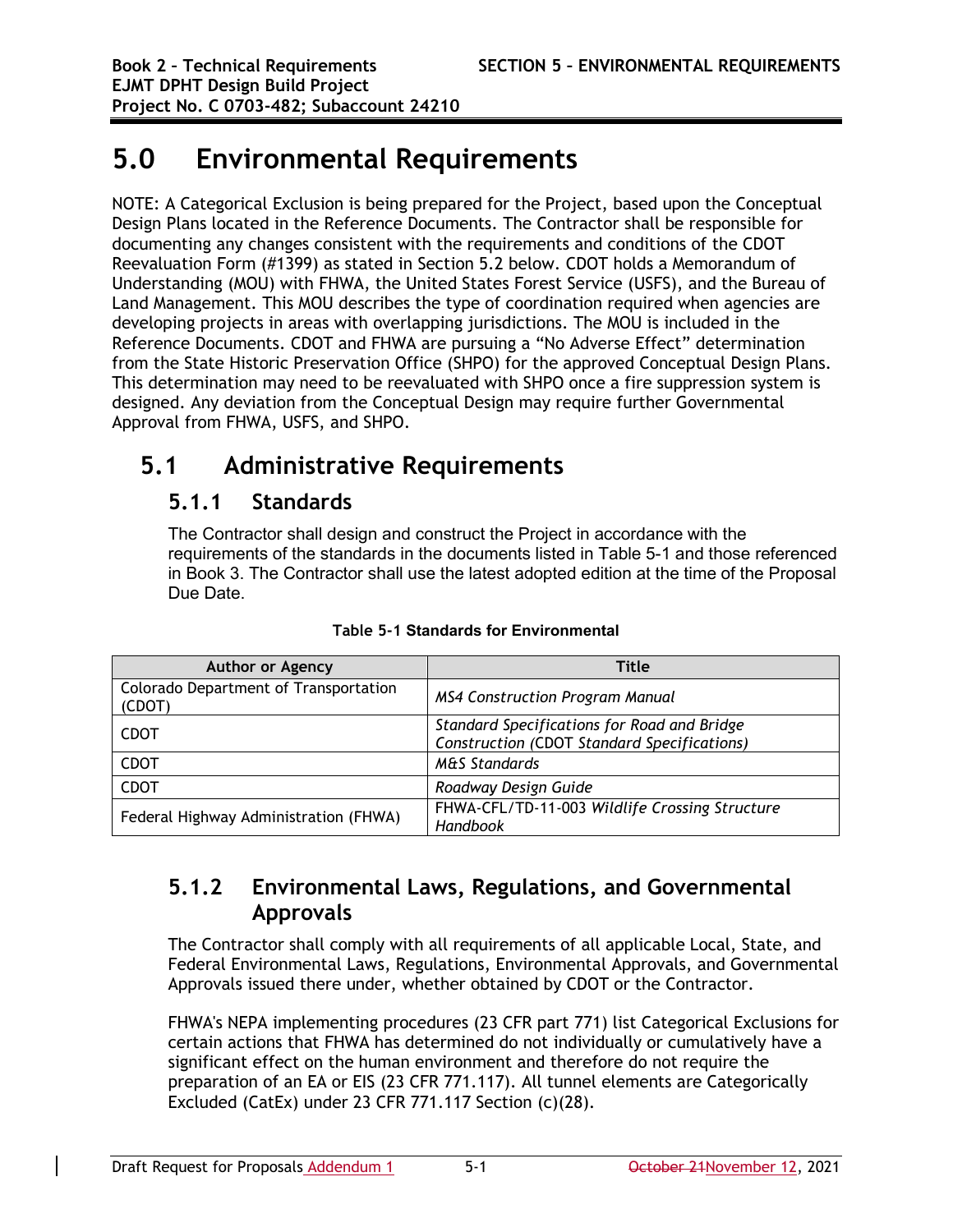The Contractor shall be responsible for implementing required control measures, minimization of environmental impacts, and mitigation measures to minimize environmental harm from the Project. The Contractor shall minimize both environmental impacts and impacts to adjacent property owners as design decisions are made in task force meetings or milestone review meetings, and provide documentation of the decisions to CDOT as defined in Book 2, Section 3.

## **5.1.3 Submittals**

All submittals shall be prepared, reviewed, and submitted in accordance with the requirements set forth in Book 2, Section 3.

# **5.2 Environmental Management**

## **5.2.1 Environmental Compliance Manager**

The Contractor shall employ an Environmental Compliance Manager (ECM) on the Project who shall report directly to the Design Build Project Manager. The ECM shall have experience with environmental documentation and implementing requirements that result from Environmental Impact Statements, Environmental Assessments, Categorical Exclusions, and all associated documents.

The ECM shall:

- 1. Monitor and ensure full Project compliance with all Environmental Laws, regulations, and Governmental Approvals, including Permits, design, construction, Technical Criteria, and operations.
- 2. Ensure the implementation of all the environmental, design, construction and operational commitments, and all conditions necessary to achieve the environmental approvals for the Project.
- 3. Perform formal reviews of changes, design changes, and field design changes to confirm compliance with all Environmental Requirements.
- 4. Serve as the primary liaison between the Contractor and CDOT on environmental issues during design and construction.
- 5. Be the lead responder to any noncompliance findings issued by CDOT, the Quality Manager, or the ECM in the case of self-reporting, for the construction Work.
- 6. Respond to all noncompliances to the Environmental Requirements regardless of severity.
- 7. Shall conduct final QA/QC reviews on all environmental submittals prior to submittal to CDOT.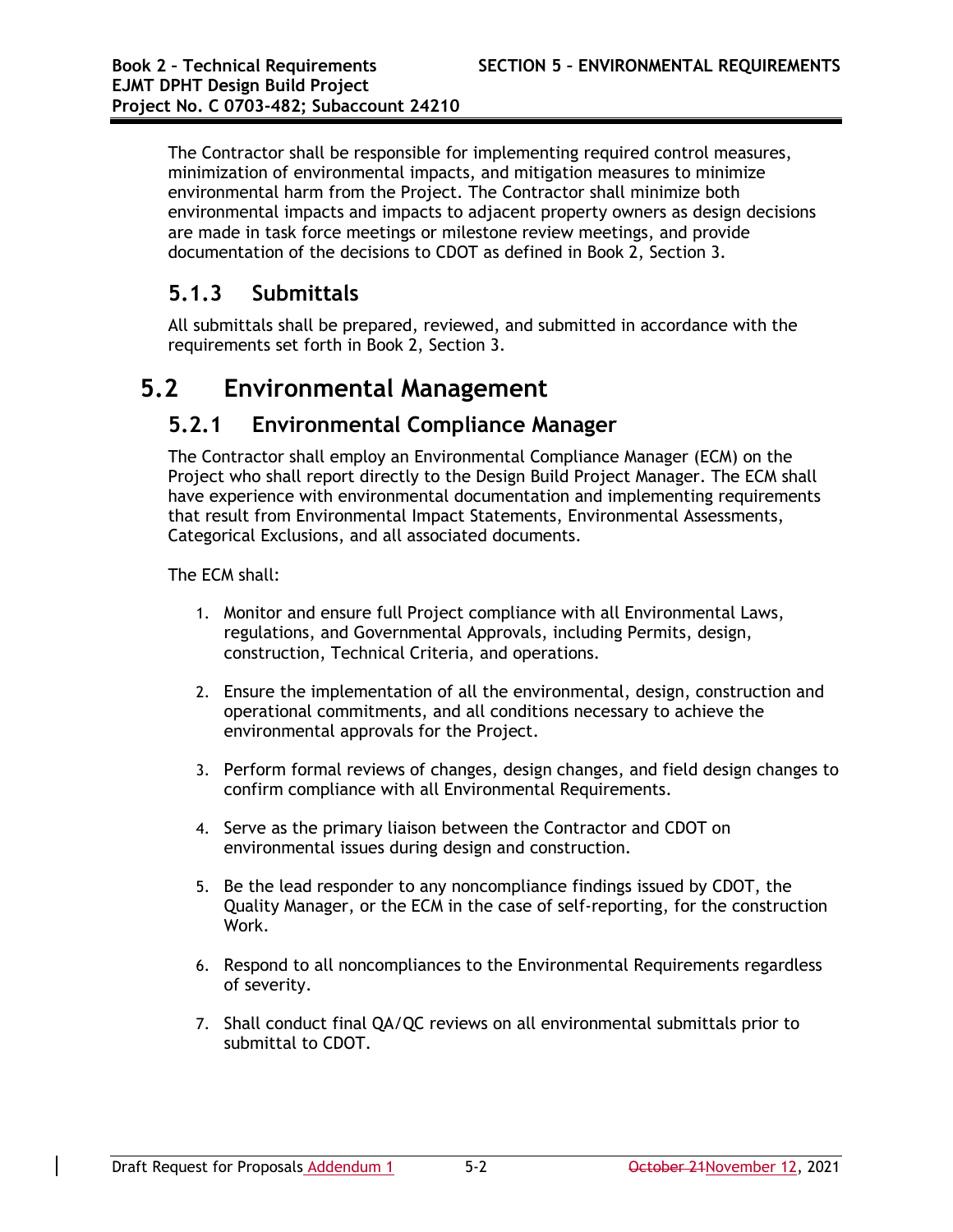- 8. Have the authority to stop construction if Work Activities violate Environmental Laws, regulations, or Permits; or if they potentially jeopardize human health and safety.
- 9. Implement quality improvement strategies to reduce the number and severity of noncompliance to the Environmental Requirements.
- 10. Lead a field review with CDOT to review the Project and environmental issues every month during the construction period.
- 11. Write and submit any updates to the Environmental Compliance Work Plan (ECWP) for Acceptance.
- 12. Provide a Mitigation Completion Report that documents and certifies the completion of all Environmental Requirements for Acceptance prior to Final Acceptance.

# **5.3 Environmental Compliance Documentation**

## **5.3.1 Environmental Compliance Work Plan**

The Contractor shall prepare an Environmental Compliance Work Plan specifically identifying all of the environmental compliance requirements for the Project, and the Contractor's approach for complying with those requirements. All post-construction monitoring requirements shall be identified. The Draft Environmental Compliance Work Plan shall be submitted to CDOT for Acceptance within 30 days after NTP1. A Final Environmental Compliance Work Plan shall be submitted to CDOT for Acceptance no later than 30 days prior to NTP2. Acceptance of this Work Plan will be required as a condition for issuance of NTP2.

The Environmental Compliance Work Plan shall include a description of the process for tracking environmental commitments throughout the duration of the Work by the Contractor. The Contractor shall employ and utilize an Environmental Manager on the Project. The Environmental Manager shall lead a field review with CDOT environmental staff to discuss environmental issues during active construction periods. The Environmental Manager shall have the authority to stop construction if Work Activities violate Environmental Laws, jeopardize human health and safety, or do not conform to Contract requirements.

The Environmental Manager shall update the Environmental Compliance Work Plan regularly and document any pertinent discussions that occur during the environmental field reviews. The updated Environmental Compliance Work Plan shall be submitted to CDOT for Acceptance.

A Final Environmental Compliance Work Plan shall be submitted to CDOT for Approval as a condition for Interim Acceptance of the Project.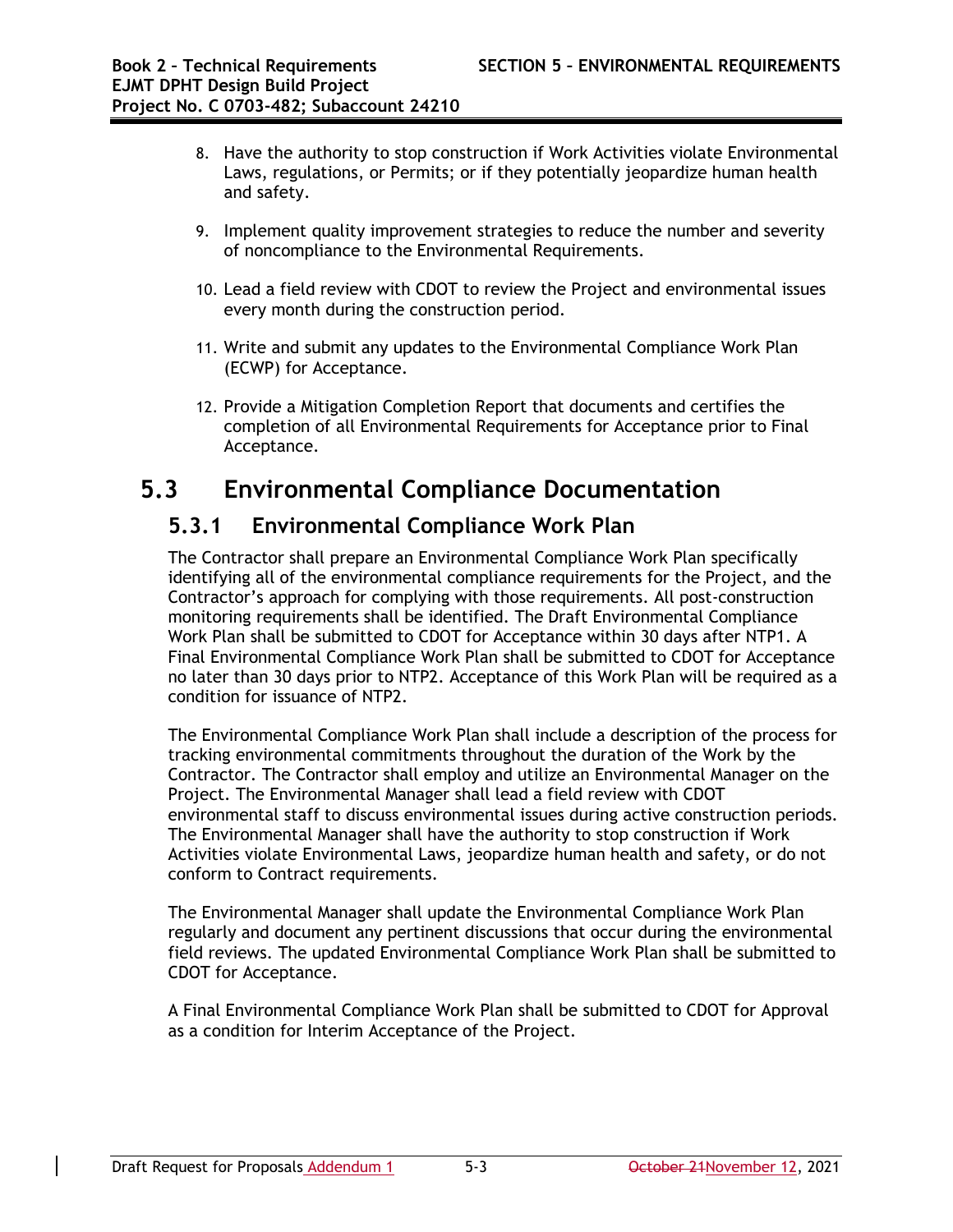# **5.4 Environmental Resources Requirements**

## **5.4.1 Air Quality**

Reserved

## **5.4.2 Noise Quality**

Reserved

**5.4.1.1 Noise Technical Report**

**5.4.1.2 Construction Noise and Vibration**

## **5.4.25.4.3Historic and Archaeological Resources/Historic Section 4(f) Resources**

The Categorical Exclusion identified No Adverse Effects based on the Conceptual Design Plans and with the assumption that no change to the visual appearance of the interior of the tunnel will occur as a result of final Design Documents. If the appearance of the interior of the tunnel is changed as part of the design, the Contractor may need to reopen the Section 106 and Section 4(f) processes.

## **5.4.2.15.4.3.1 Construction**

The Contractor shall be responsible for notifying CDOT of any unidentified historic or archaeological resources encountered or unearthed during construction. Upon discovery of any historic or archaeological resources, the Contractor shall immediately cease work in the vicinity of the discovery, fence off the area, and notify the CDOT archaeologist or cultural resource staff by calling the Cultural Resource Program Manager at 303-757-9631. The Contractor shall not resume Work in the area until receiving formal notification from CDOT allowing Work to recommence. If historic or archaeological resources are discovered, CDOT will determine the resource mitigation requirements that the Contractor shall implement.

## **5.4.35.4.4 Paleontology**

Any fossils may be encountered during construction Activities. The Contractor shall provide design plans to the CDOT paleontologist for review and prior to associated ground-disturbing construction Activities to determine the extent of impact and if monitoring during construction is required.

# **5.4.45.4.5Recreation Facilities**

## **5.4.4.15.4.5.1 Non-Historic Section 4(f) Impacts**

A Non-Historic Section 4(f) resource has been identified within the Project limits. The recreational trail at the west portal of the EJMT, leading to the Continental Divide, shall be preserved. Any impacts to this facility, including temporary closures, will require additional Governmental Approval. The Contractor shall maintain public access to this recreational trail at all times.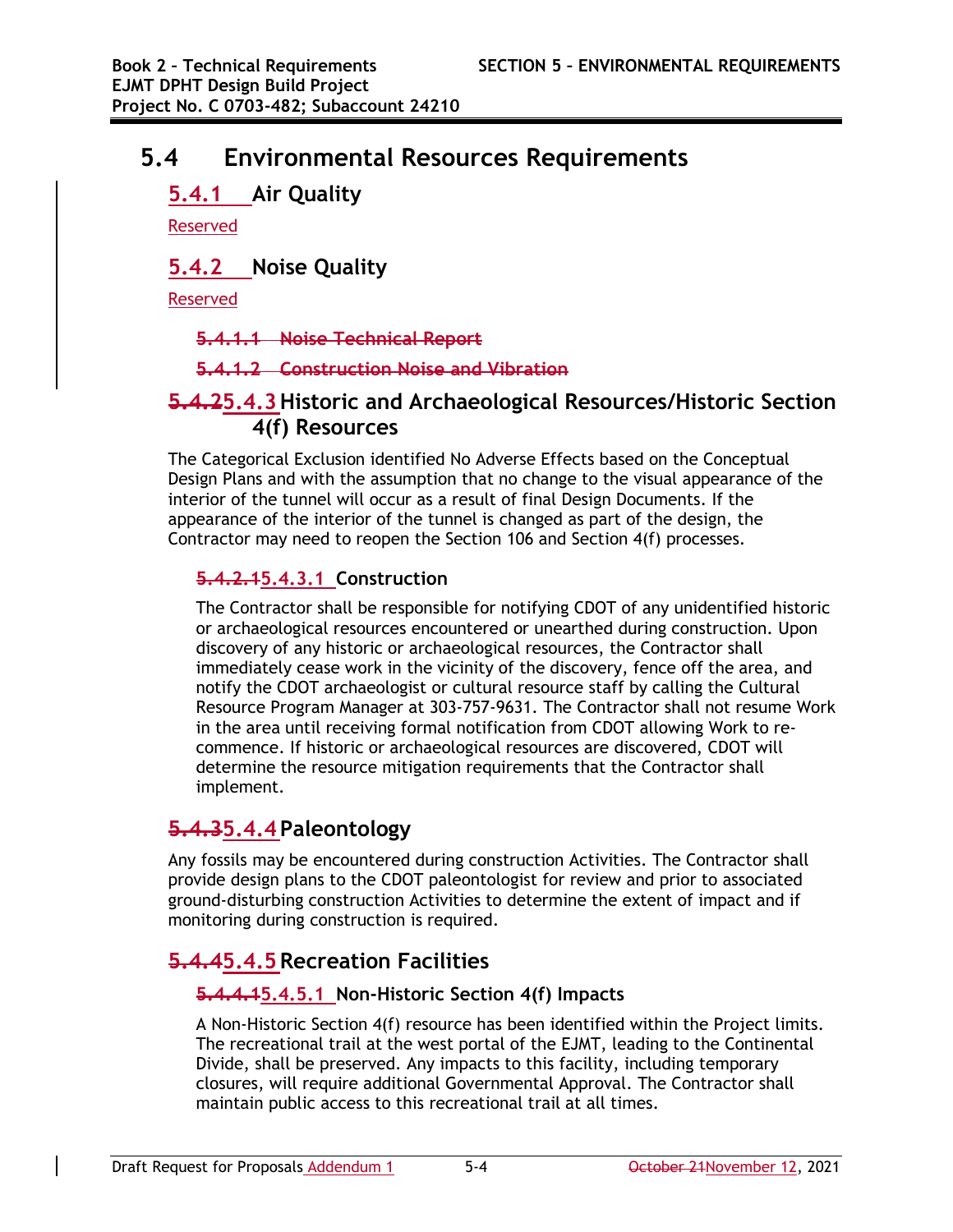### **5.4.4.25.4.5.2 Section 6(f) Impacts**

No Section 6(f) resources, or impacts, have been documented.

## **5.4.55.4.6Vegetation**

Any timber removal necessary for construction activities shall be mitigated in accordance with USFS requirements. The Contractor shall ensure tree removal and disturbance to native plant communities, especially wetlands and riparian plant communities is avoided or minimal.

### **5.4.5.15.4.6.1 Federally Listed Plant Species, United States Forest Service Sensitive Plant Species, and Planted Species of Local Concern**

USFS sensitive species are defined as, "Those plant and animal species identified by a Regional Forester for which population viability is a concern, as evidenced by: (a) significant current or predicted downward trends in population numbers or density, or (b) significant or current or predicted downward trends in habitat capability that would reduce a species' existing distribution" (FSM 2670).

Species of Local Concern designation (a formal or informal designation depending on Forest) is made when species are of management concern because they may be locally rare, occur at the edges of their range, may be subject to viability issues in the future, or may need additional research, but for which a formal designation of Sensitive is not warranted at this time. Based on scoping and a review of habitat onsite with Steve Popovich (Forest Botanist for the Arapaho & Roosevelt National Forests) the following target species survey list was developed for the Project.

| <b>Plant Species</b>        | <b>Occurrence Potential in</b><br><b>Project Area</b> | <b>Designation</b>                   |
|-----------------------------|-------------------------------------------------------|--------------------------------------|
| Armeria scabra              | No Habitat                                            | <b>USFS Sensitive Species</b>        |
| Aquilegia saximontana       | Moderate                                              | <b>USFS Species of Local Concern</b> |
| Botrichium ascendens        | Moderate                                              | <b>USFS Sensitive Species</b>        |
| Botrychium crenulatum       | Moderate                                              | <b>USFS Species of Local Concern</b> |
| Botrychium lineare          | Moderate to High                                      | <b>USFS Sensitive Species</b>        |
| Botrychium multifidum       | Low                                                   | <b>USFS Species of Local Concern</b> |
| Botrychium paradoxum        | Moderate                                              | <b>USFS Sensitive Species</b>        |
| Botrychium pinnatum         | Low                                                   | <b>USFS Species of Local Concern</b> |
| Botrychium simplex          | Low                                                   | <b>USFS Species of Local Concern</b> |
| Chrysoplenium<br>tetrandrum | Moderate                                              | <b>USFS Species of Local Concern</b> |

|  |  |  |  |  | Table 5-5-2: USFS Target Plant Species |
|--|--|--|--|--|----------------------------------------|
|--|--|--|--|--|----------------------------------------|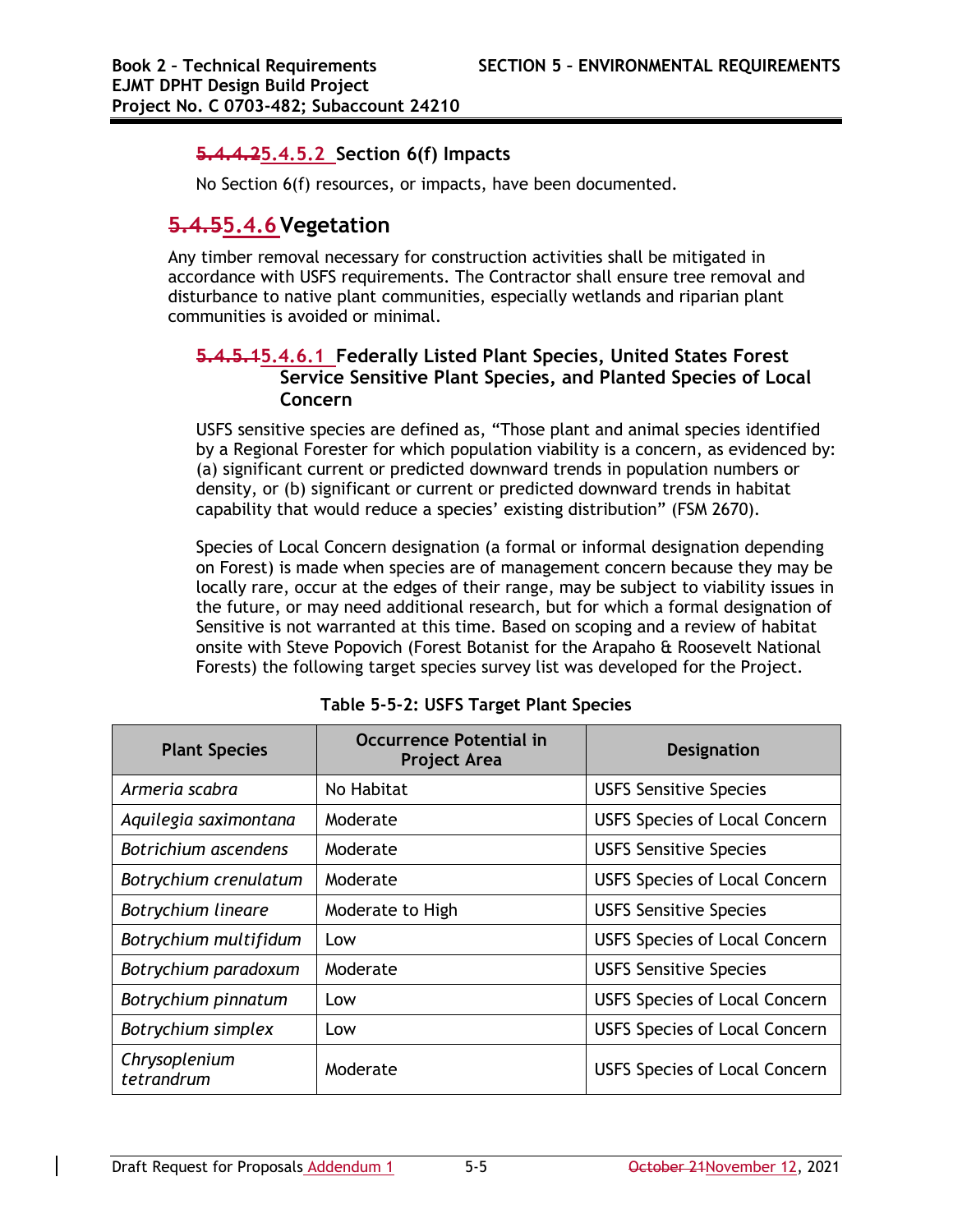# **EJMT DPHT Design Build Project Project No. C 0703-482; Subaccount 24210**

| <b>Plant Species</b> | <b>Occurrence Potential in</b><br><b>Project Area</b> | <b>Designation</b>                                   |
|----------------------|-------------------------------------------------------|------------------------------------------------------|
| Draba exunguiculata  | Low                                                   | <b>USFS Sensitive Species</b>                        |
| Draba grayana        | Low                                                   | <b>USFS Sensitive Species</b>                        |
| Draba porsildii      | Low                                                   | <b>USFS Species of Local Concern</b>                 |
| Draba weberi         | No Habitat                                            | <b>Federally Listed Candidate</b><br><b>Species</b>  |
| Eutrema penlandii    | No Habitat                                            | <b>Federally Listed Threatened</b><br><b>Species</b> |
| Festuca hallii       | Low                                                   | <b>USFS Sensitive Species</b>                        |
| Viola selkerkii      | Remote                                                | <b>USFS Sensitive Species</b>                        |

Book 2, Section 5 Exhibit A displays areas that have been surveyed for the Federally Listed Plant Species, USFS Sensitive Plant Species, and Species of Local Concern listed in Table 5-5-2. Surveys that were conducted during the summer of 2013 did not detect the presence of any of the target plant species listed in Table 5-5-2. If habitat outside surveyed areas is disturbed, the Contractor shall have a qualified botanist perform presence/absence surveys for Federally Listed Plant Species, USFS Sensitive Plant Species, and Species of Local Concern prior to ground disturbance during the appropriate survey window. If sensitive species are found, the Contractor shall assess the potential for avoidance or minimization of impacts and the potential for transplanting of individuals and seedbeds to suitable habitat on adjoining property. Specific mitigation, avoidance and minimization measures shall be developed in close consultation with the USFS Forest Botanist.

## **5.4.65.4.7Visual**

The Contractor shall comply with the aesthetic element requirements of the Contract Documents described in Book 2, Section 15.

Staging areas that are to remain in place longer than 90 days shall be fenced and screened.

## **5.4.75.4.8 Wildlife**

### **5.4.7.15.4.8.1 Migratory Bird Treaty Act**

The Contractor shall comply with the Migratory Bird Treaty Act (MBTA) at all times. Protection of migratory birds under the MBTA shall be in accordance with the Standard Specifications, Revision of Section 240, Protection of Migratory Birds.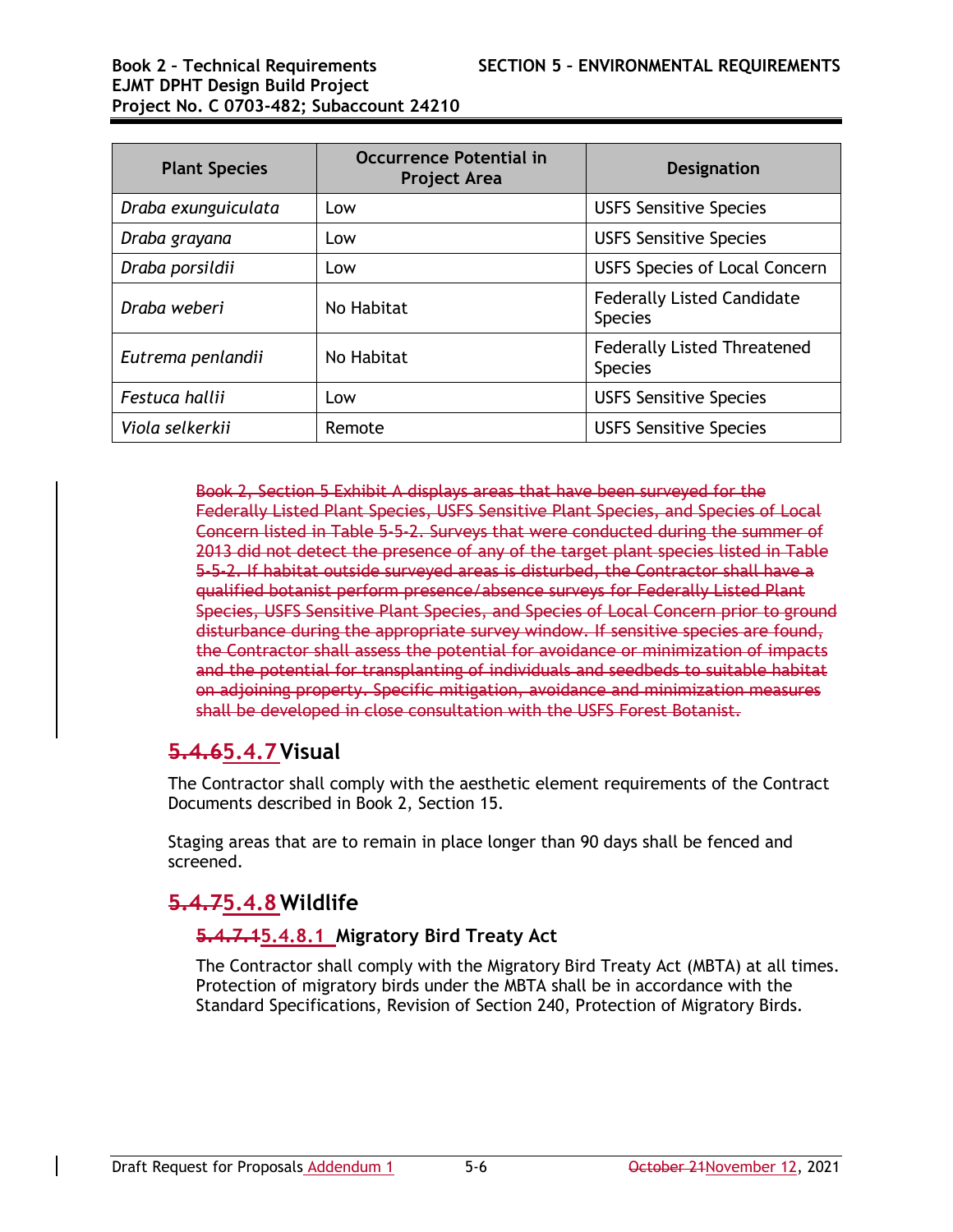### **5.4.7.25.4.8.2 Special Status Species**

### **5.4.7.2.15.4.8.2.1 Threatened and Endangered Species Review**

A threatened and endangered species list was obtained from the U.S. Fish and Wildlife Service (USFWS) through the Information, Planning, and Conservation System (IPAC) that identified potential species within the EJMT Project area. Analysis of the vegetation communities, elevation and habitat requirements as well as a field review conducted in the summer of 2013 indicates that suitable habitat is only available for two federally listed species; the Canada lynx (Lynx canadensis) and the North American Wolverine (Gulo gulo). The wolverine has been listed as a proposed threatened species but it is believed that no viable population currently exists in Colorado (USFWS Final Programmatic Biological Opinion, 2011). A formal clearance request was submitted to the USFWS requesting concurrence on potential impacts to the lynx and wolverine based on the Conceptual Level Design Plans. Formal correspondence was received by the USFWS concurring that impacts resulting from the proposed Project are not likely to affect the Canada lynx or jeopardize the North American wolverine. If planned facilities outside the EJMT significantly change from what is shown in the Conceptual Level Design Plans, consultation shall be reinitiated with the USFWS.

### **5.4.7.2.25.4.8.2.2 Canada Lynx**

If night Work becomes necessary within the Project limits, outside the tunnel, it shall be conducted for no more than four consecutive nights of Work separated by three consecutive nights of no Work, to protect the Canada lynx population.

### **5.4.7.2.35.4.8.2.3 Fisheries and Aquatic Resources**

The Contractor shall utilize BMPs to control erosion and sedimentation during construction to protect water quality in Straight Creek and Clear Creek.

## **5.4.85.4.9 Water Quality**

RESERVED

# **5.5 Recognized Hazardous Materials**

Recognized Hazardous Materials (RHMs) are defined as the presence or suspected presence of hazardous substances which may require management and/or disposal. Hazardous substances may exist on the surface or subsurface, in groundwater or surface water, or on Structures to be demolished or modified as part of the Work; and may be mixed with soil, water, building matrices, and/or other waste materials.

Based on the Project's location there is low potential to encounter contaminated soil and groundwater in the Project Area.

The Contractor shall develop a Materials Management Plan (MMP) and a Health and Safety Plan (HASP), as required by Section 250.03 of the Standard Specifications, and a Spill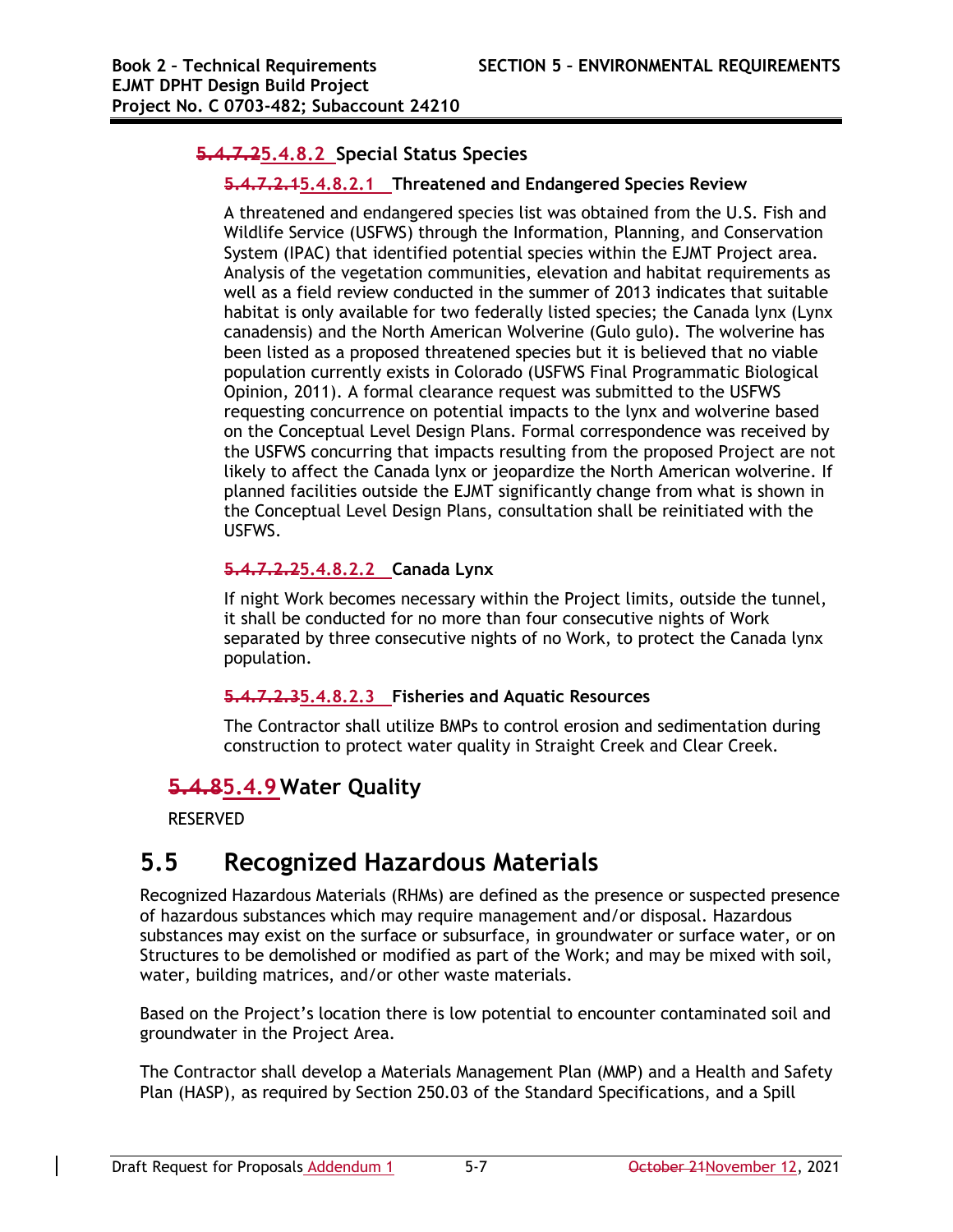Prevention Control and Countermeasures (SPCC) Plan to be submitted to CDOT. The draft Plans shall be submitted to CDOT for review within 30 days after NTP1. The final Plans shall be submitted to CDOT for Acceptance no later than 30 days prior to NTP2. Acceptance of these Plans will be required as a condition for issuance of NTP2.

The Contractor shall schedule a review meeting with CDOT prior to submittal of the MMP, HASP, and SPCC to discuss the HASP and SPCC. The Contractor's Environmental Manager and the Contractor's Safety Manager shall be present at the meeting. The Contractor shall incorporate modifications into the submitted HASP and SPCC agreed to during this meeting.

The Contractor shall comply with all provisions set forth within the reviewed MMP, HASP, and SPCC and shall maintain documentation of all pertinent certifications of all Subcontractors which shall be available upon request by CDOT. The Contractor shall comply with all applicable requirements, including, but not limited to, all federal, state, and local environmental laws and regulations and the Standard Specifications, Section 250, and any Project special revisions for the management and disposal of the RHMs.

Prior to demolition Activities of any Structures, or removal of utility lines, the Contractor shall determine the presence or absence of asbestos containing materials. If asbestos is present or identified later during the Work, the Contractor shall conduct abatement in accordance with Section 250 of the Standard Specifications, the revised Section 250 Specification and relevant Occupational Safety and Health Administration (OSHA) and other State and Federal Requirements.

Any metal components painted with lead-containing paint, designated for removal, shall be removed and recycled in accordance with CDOT Specification 250.04. The recycling facility shall be notified of the presence of lead.

The Contractor shall coordinate all Work with CDOT and shall not discuss or negotiate with any regulatory agencies or third parties on behalf of CDOT. The Contractor shall notify CDOT within 24 hours if contacted by any regulatory agencies or third parties concerning RHMs associated or potentially associated with the Contract requirements.

## **5.5.1 Materials Management Plan**

The MMP shall identify potential RHMs, their locations, the extent of impact, proposed Remediation Work, waste management procedures, avoidance measures, investigation measures, and a contingency plan for addressing unforeseen conditions. The plan shall identify the Contractor's representative responsible for environmental compliance (Environmental Manager), the proposed design and construction staff, and the approach to implementing the MMP. In addition to meeting the requirements of Section 250 of the Standard Specifications, the MMP shall include the following provision:

1. The Contractor shall manage all RHMs, including soils, groundwater, surface water, and other contaminated substances to prevent exposure to the environment, Project personnel and the public, and to prevent any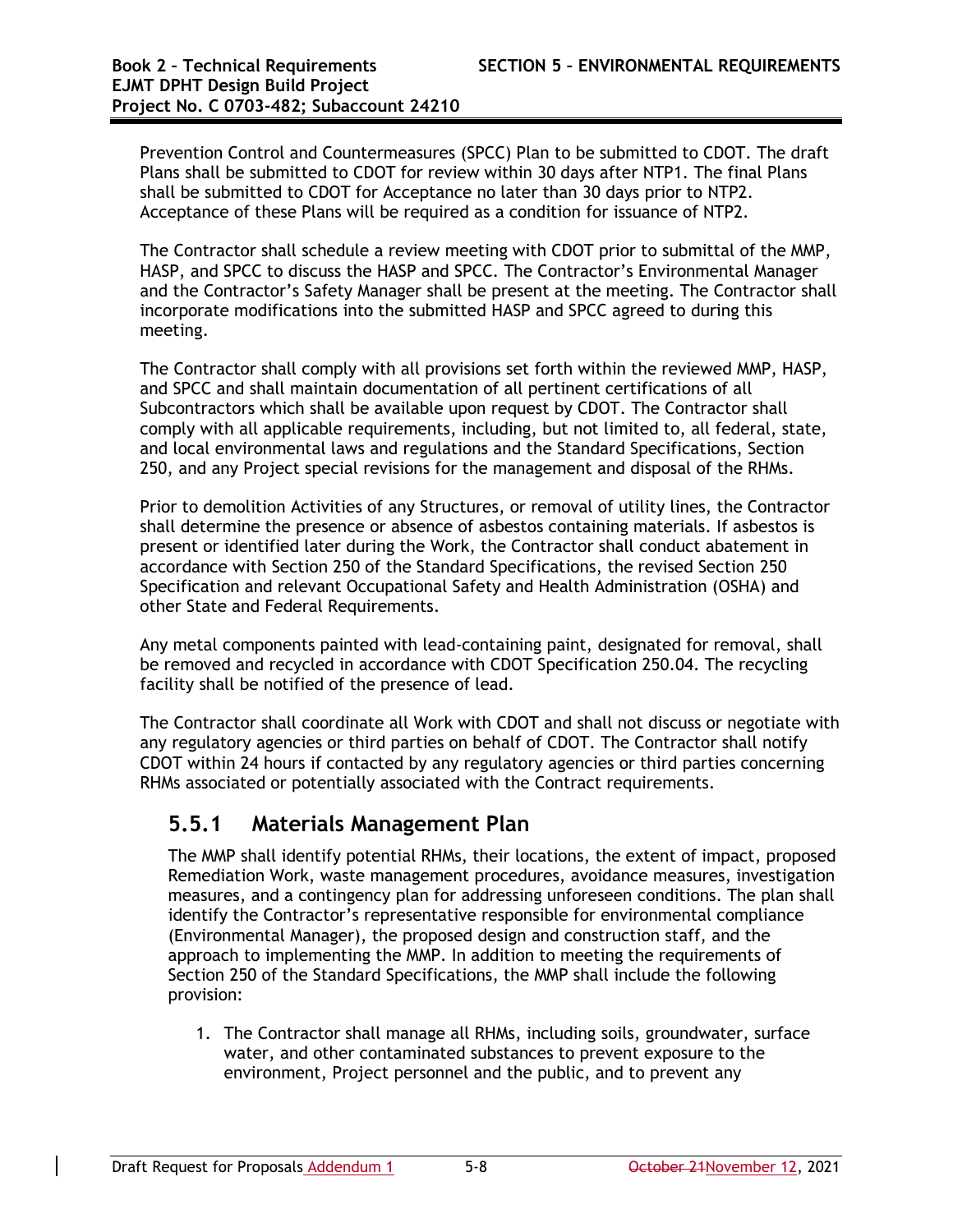contamination of non-contaminated areas. The Contractor shall classify such wastes according to one of the following categories:

- A. Hazardous waste as defined under the Resource Conservation and Recovery Act (RCRA) requiring off-Site disposal and/or treatment
- B. Contaminated soils requiring off-Site disposal
- C. Soils to be stockpiled for further characterization
- D. Soils with concentrations of waste constituents below regulatory concern that can be reused without restriction
- E. Wastewater requiring off-Site disposal and/or treatment
- F. Impacted water to be held for further characterization
- G. Asbestos containing material discovered during construction or demolition
- H. Lead-based paint associated with Structures, signage, light posts, etc.
- I. Waste material to be contained for further characterization

Existing groundwater seepage within the tunnel is currently captured by the tunnel's existing drainage system and third party water rights are established. The Contractor shall not alter current flow patterns in any way.

A scope of work shall be submitted to CDOT for Approval prior to commencing any Remediation Work Activities. The Contractor shall utilize the most cost-effective approach in the performance of any remedial action deemed necessary. Remediation Work shall not include sampling, characterization, stockpiling, or disposal of Materials that are determined not to require off-Site disposal and/or treatment.

The Contractor shall not allow Hazardous Substances to be spilled or tracked off-Site at any time during the Work.

The Contractor shall be responsible for locating storage facilities and disposal sites for RHMs that are to be removed from the Work Site.

The Contractor shall maintain documentation of completed waste profiles, manifest forms, and bill-of-lading forms for proper transportation and disposal of Materials off-Site. This information shall be available at all times for review by CDOT. The Contractor shall be held responsible for ensuring that all requirements of the transporter and the receiving disposal facility and the federal, state, and local statutes, rules, regulations, and ordinances are complied with and are properly documented.

The Contractor shall submit RHM reports to CDOT for monthly review on all Activities associated with the Contract. The Contractor shall coordinate with CDOT to determine the format of the report prior to the associated construction Activities.

The Contractor shall develop a Sampling Analysis Plan (SAP) to identify and characterize potential RHMs that may be encountered during the Work. The SAP shall also provide for monitoring/screening during construction Activities to provide safety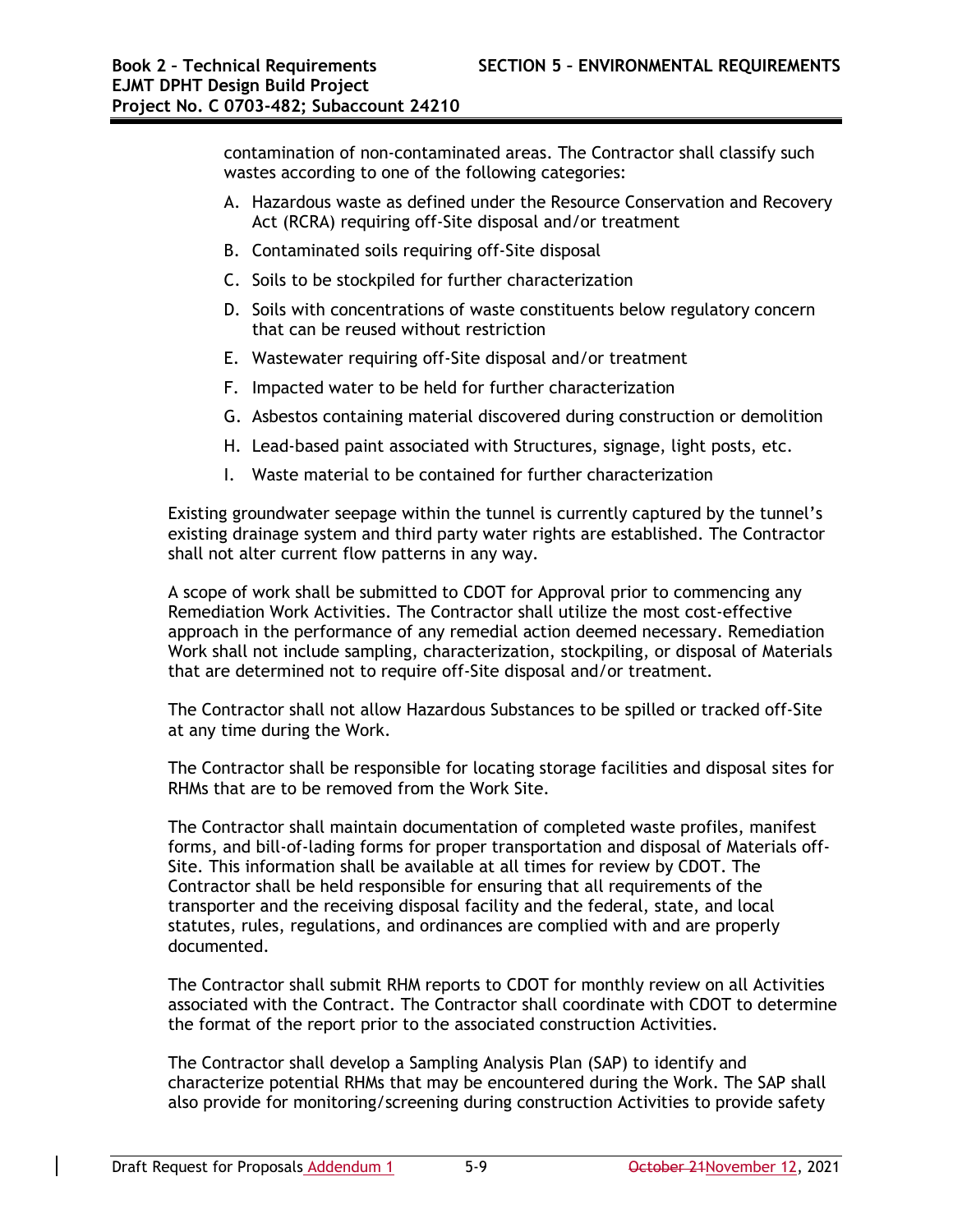controls in areas previously not identified. In addition to complying with Section 250 of the Standard Specifications, the SAP shall include:

- 1. Data quality objectives
- 2. Sample collection procedures (field screening, borehole drilling/abatement, monitoring well construction, soil, groundwater, and decontamination)
- 3. Quality control
- 4. Field equipment calibration procedures/frequency
- 5. Quality assurance objectives (data)
- 6. Provisions for corrective action, if needed

## **5.5.2 Health and Safety Plan**

The Contractor shall distribute the HASP to all employees that could be potentially exposed to RHMs. The HASP shall be displayed or made available on-Site at all times. The Contractor shall develop and maintain on-Site all industrial hygiene information, including "right-to-know" information. In addition to meeting the requirements of Section 250 of the Standard Specifications, the HASP shall include the following provision:

The Contractor shall maintain documentation and provide information to CDOT, as requested, regarding potential or actual exposure to the public. The Contractor shall maintain records of all related incidents and notify CDOT and appropriate State authorities immediately.

## **5.5.3 Spill Prevention Control and Countermeasures Plan**

The Contractor shall prepare an SPCC Plan. The Contractor shall perform inspections per the Colorado Discharge Permit System – Stormwater Construction Permit (CDPS-SCP) to assure the construction BMPs are adequate for the Site conditions of the Project and are in good working condition. The Contractor shall prevent the discharge of any sediment or pollutants into any storm drains or receiving waters during the life of the CDPS-SCP.

The Contractor shall prepare an SPCC Plan for Acceptance by CDOT and submitted 30 days prior to NTP2. The SPCC Plan shall be in accordance with the Standard Specifications. The SPCC Plan shall establish operating procedures for handling pollutants and preventing spills. Pollutant sources include, but are not limited to, exposed and stored soils, paints, solvents, fertilizers or chemicals, vehicle tracking, management of contaminated soils, loading and unloading operations, outdoor storage activities, vehicle/equipment maintenance and fueling, significant dust or particulate generating processes, on-Site waste management practices, concrete truck/equipment washing, dedicated asphalt and concrete batch plants, and non-industrial waste sources that may be significant such as trash and portable toilets.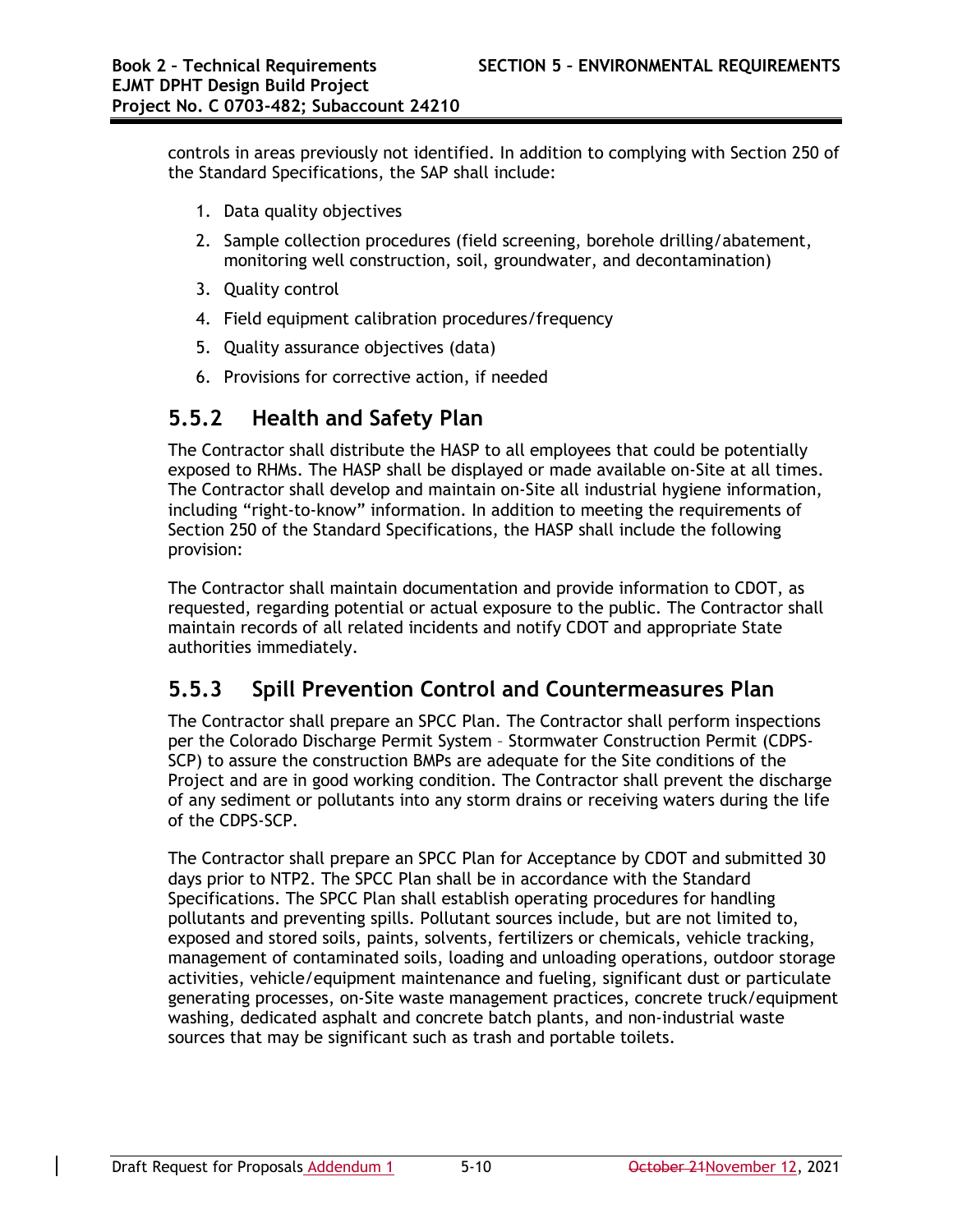No discharge to the existing domestic treatment facility located at the EJMT shall be allowed. Of particular concern is the potential for discharge of ethylene glycol or other anti-freeze constituents.

# **5.6 Categorical Exclusion**

A Categorical Exclusion has been obtainedis being prepared for the Project, based upon the Conceptual Level Design Plans located in the Reference Documents. The Contractor shall be responsible for documenting any changes consistent with the requirements and conditions of the CDOT Reevaluation Form (#1399). The Reevaluation Form shall be submitted to CDOT for Approval of any other Work that was not approved as a part of the Categorical Exclusion. FHWA review of the Reevaluation Form is required and typically requires at least four weeks. The FHWA review and approval must occur prior to CDOT's Approval and before the Work proposed in the Reevaluation Form can be performed. In addition, the Contractor shall be responsible for additional environmental documentation, permits, and mitigation resulting from impacts associated with any Project change. The Contractor shall implement these potential changes to the environmental impacts at the Contractor's expense and accept responsibility for any additional schedule impacts required for the associated approvals and regulatory clearances.

# **5.7 Environmental Commitments and Mitigation**

The Contractor shall be responsible for implementing required mitigation measures to minimize environmental harm from the Project as described in Table 5-3. The Contractor shall minimize both environmental impacts and impacts to adjacent property owners as detailed design decisions are made. Relevant mitigation requirements shall be included in the final Design Documents or other required deliverables for the Project. The Contractor shall maintain information on the implementation to provide to CDOT upon request to inform the public and/or interested commenting agencies of the progress in carrying out the adopted mitigation measures.

| Environmental<br>Component | <b>Mitigation</b>                                                                                                                              | <b>Responsibility</b> |
|----------------------------|------------------------------------------------------------------------------------------------------------------------------------------------|-----------------------|
| Right-of-Way               | No Mitigation required associated with Conceptual Level<br>Plans. Contractor shall confirm Design Plans do not create<br>right-of-way impacts. | <b>Contractor</b>     |

| Table 5-3: Project Mitigation, Commitments, and BMPs |  |
|------------------------------------------------------|--|
|                                                      |  |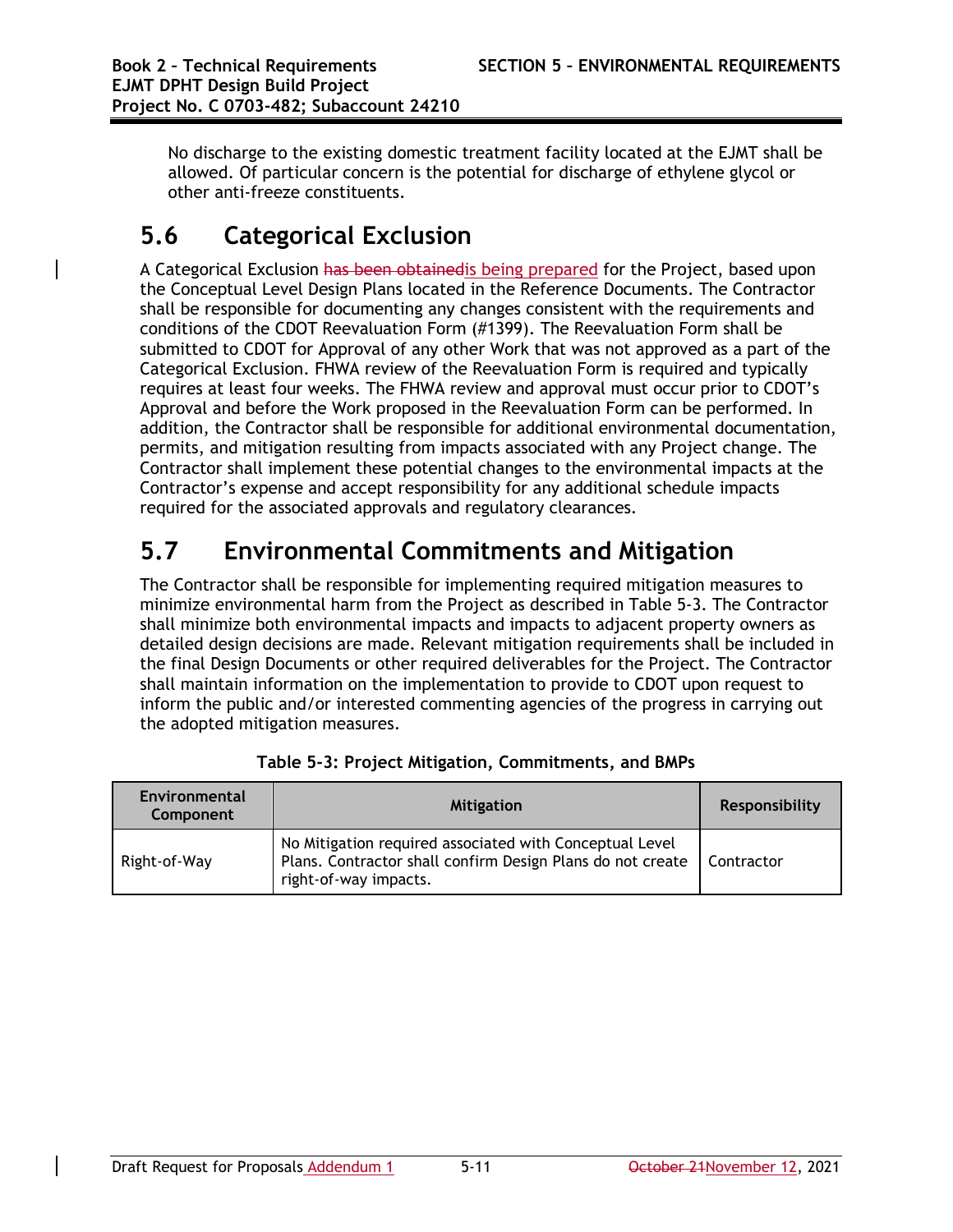# **EJMT DPHT Design Build Project Project No. C 0703-482; Subaccount 24210**

| Environmental<br>Component                                         | <b>Mitigation</b>                                                                                                                                                                                                                                                                                                                                                                                                                                                                                                                                                                                                                                                                                                                                                                                                                                                                                                                                                                                                                          | Responsibility                                                               |
|--------------------------------------------------------------------|--------------------------------------------------------------------------------------------------------------------------------------------------------------------------------------------------------------------------------------------------------------------------------------------------------------------------------------------------------------------------------------------------------------------------------------------------------------------------------------------------------------------------------------------------------------------------------------------------------------------------------------------------------------------------------------------------------------------------------------------------------------------------------------------------------------------------------------------------------------------------------------------------------------------------------------------------------------------------------------------------------------------------------------------|------------------------------------------------------------------------------|
| Threatened or<br>Endangered<br>Species/Migratory<br>Birds/Wildlife | Threatened or Endangered species and their habitat will<br>not be impacted by the Project; therefore, mitigation for<br>threatened and endangered species is not required.<br>1. Pre-construction surveys for nesting birds will be<br>completed and will follow the methods set forth by<br>the USFWS, CPW, or CDOT's Section 240 Protection of<br>Migratory Birds Standard Specification (Spec 240<br>attached). The incidental taking of a migratory bird<br>shall be reported to the Engineer. The Contractor<br>shall be responsible for all penalties levied by the<br>USFWS for the taking of a migratory bird.<br>If night work becomes necessary in habitat outside<br>2.<br>EJMT, it shall be conducted for no more than four<br>consecutive nights of work separated by three<br>consecutive nights of no work.                                                                                                                                                                                                                 | Contractor<br>1.<br>2.<br>Contractor                                         |
| <b>USFS Sensitive Plant</b><br><b>Species</b>                      | If habitat outside surveyed areas shown in Book 2, Section<br>5 Exhibit A are disturbed, the Contractor shall have a<br>qualified botanist perform presence/absence surveys for<br>Federally Listed Plant Species, U.S. Forest Service<br>Sensitive Plant Species, and Species of Local Concern<br>prior to ground disturbance during the appropriate survey<br>window. If sensitive species are found, the Contractor<br>shall assess the potential for avoidance or minimization of<br>impacts and the potential for transplanting of individuals<br>and seedbeds to suitable habitat on adjoining property.<br>Specific mitigation and avoidance and minimization<br>measures shall be developed in close consultation with<br>the USFS Forest Botanist.                                                                                                                                                                                                                                                                                | Contractor                                                                   |
| <b>Water Quality</b>                                               | The Project will comply with CDOT Municipal Separate<br>Storm Sewer System (MS4) permit requirements.                                                                                                                                                                                                                                                                                                                                                                                                                                                                                                                                                                                                                                                                                                                                                                                                                                                                                                                                      | Contractor                                                                   |
| Wetlands                                                           | Wetlands shall be avoided to the maximum extent<br>practicable. However, if wetland impacts do occur as a<br>result of construction activities, the following<br>requirements will apply:<br>1.<br>Permitting through the United States Army Corps of<br>Engineers (USACE) will be required.<br>All impacts, whether temporary or permanent, must<br>2.<br>be mitigated at a ratio of 1:1.<br>If there is no practical location to mitigate wetland<br>3.<br>impacts on-Site, then the Contractor shall purchase<br>any wetland bank credits from a wetland mitigation<br>bank approved by the USACE. CDOT requires<br>mitigation for all permanent impacts to wetlands<br>based on acreage. Restoration will be required.<br>All temporarily-impacted areas shall be restored to<br>4.<br>their original condition. Indirect impacts shall be<br>minimized through the implementation of a<br>Stormwater Management Plan (SWMP) and<br>construction of BMPs, as well as appropriate barriers<br>(fencing) to prevent impacts to wetlands. | Contractor<br>1.<br>Contractor<br>2.<br>3.<br>Contractor<br>Contractor<br>4. |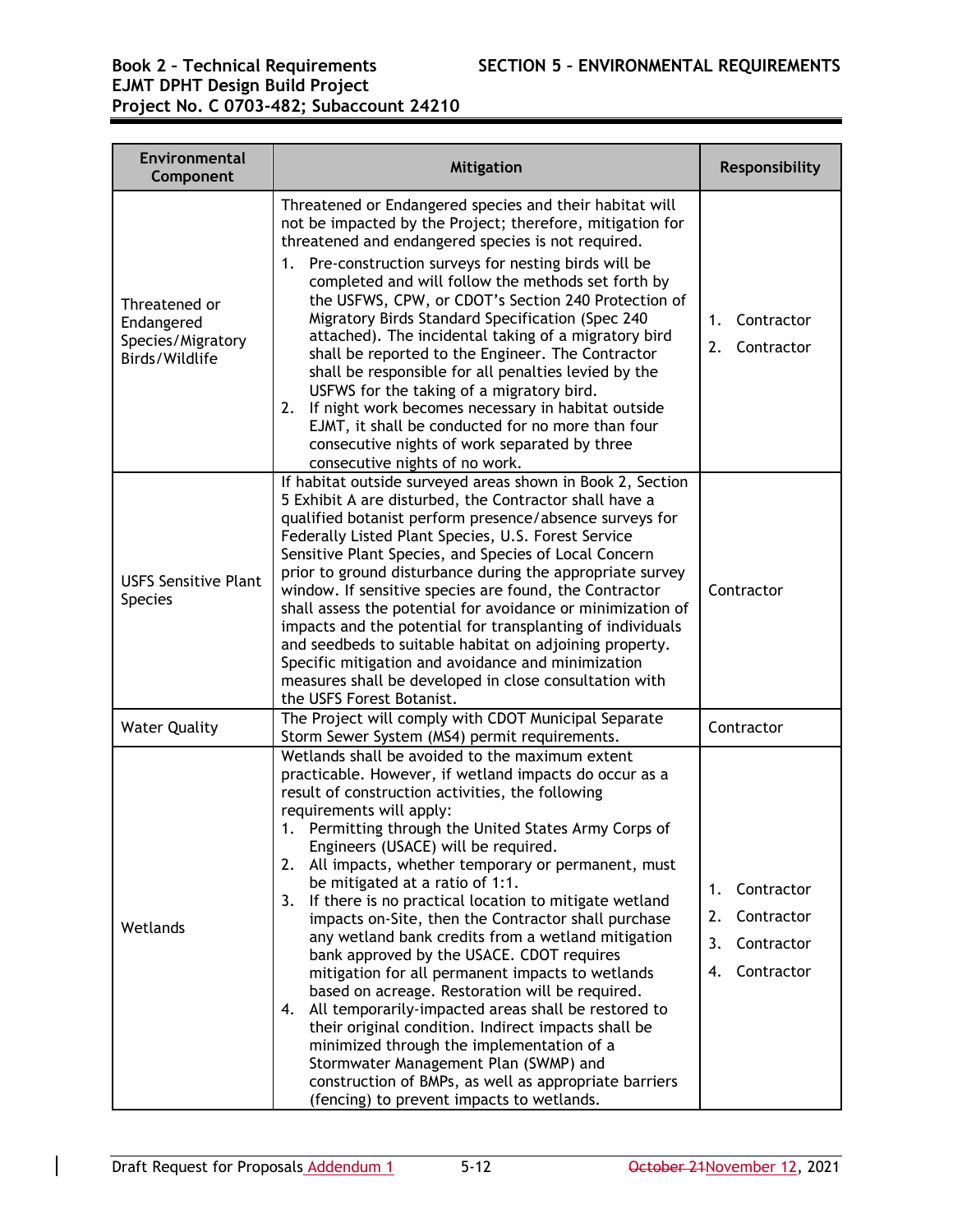# **EJMT DPHT Design Build Project Project No. C 0703-482; Subaccount 24210**

| Environmental<br>Component                                                                  | <b>Mitigation</b>                                                                                                                                                                                                                                                                                                                                                                                                                                                                                                                                                                                                                                                                                                                                                                                                                                                                        | Responsibility                                       |
|---------------------------------------------------------------------------------------------|------------------------------------------------------------------------------------------------------------------------------------------------------------------------------------------------------------------------------------------------------------------------------------------------------------------------------------------------------------------------------------------------------------------------------------------------------------------------------------------------------------------------------------------------------------------------------------------------------------------------------------------------------------------------------------------------------------------------------------------------------------------------------------------------------------------------------------------------------------------------------------------|------------------------------------------------------|
| <b>Noxious Weeds</b>                                                                        | A noxious weed management plan is not required.<br>However, the Project will be required to minimize the<br>spread of noxious weeds according to revised Sections<br>207, 212, and 217 of the Standard Specifications, and for<br>implementing the standard CDOT BMPs.                                                                                                                                                                                                                                                                                                                                                                                                                                                                                                                                                                                                                   | Contractor                                           |
| <b>Hazardous Materials</b>                                                                  | There is no indication that contaminated soil or<br>1 <sub>1</sub><br>groundwater will be generated during construction of<br>this Project. However, naturally-occurring metals may<br>be present in groundwater beneath the site.<br>Therefore, groundwater that is brought to the surface<br>during construction (i.e. tremie displacement of<br>water) must be either 1) immediately containerized<br>for proper off-Site disposal, or 2) dispersed on the<br>ground surface in accordance with the Colorado<br>Department of Public Health and Environment<br>(CDPHE) Low Risk Discharge Guidance: Discharges of<br>Uncontaminated Groundwater to Land. Several<br>criteria must be met if this approach is to be utilized,<br>as detailed in that document.<br>2. Groundwater must not be allowed to be discharged<br>into sanitary or storm sewers, or any Waters of the<br>State. | Contractor<br>$1_{\cdot}$<br>2.<br>Contractor        |
| Paleontological                                                                             | There are no known archaeological and/or paleontological<br>sites within or near the Project areas. However if, any<br>archaeological and/or paleontological resources are<br>uncovered during construction of the Project the<br>Contractor shall immediately cease work and notify the<br>CDOT Project Manager. The Contractor shall be required<br>to fence off all discovered paleontological sites, subject<br>to the Acceptance of CDOT. The Contractor shall not<br>resume work within the area until receiving written<br>notification from the CDOT Project Manager.                                                                                                                                                                                                                                                                                                            | Contractor                                           |
| 5.1.1<br>Historic and<br>Archaeological<br>Resources/ Historic<br>Section 4(f)<br>Resources | The Categorical Exclusion identified No Adverse<br>1.<br>Effects based on the Conceptual Design Plans and with<br>the assumption that no change to the visual<br>appearance of the interior of the tunnel will occur as<br>a result of final Design Documents.<br>If the appearance of the interior of the tunnel is<br>2.<br>changed as part of the design, the Contractor may<br>need to reopen the Section 106 and Section 4(f)<br>processes.                                                                                                                                                                                                                                                                                                                                                                                                                                         | Contractor<br>1.<br>2.<br>Contractor/<br><b>CDOT</b> |

# **5.8 Environmental Permits**

The Contractor shall be cognizant of and adhere to the requirements of the various environmental and stormwater permits necessary for construction and operation of the Project. The Contractor shall follow the requirements of the latest CDOT SWMP template and appropriate specifications. The Contractor shall be responsible for complying with CDOT's MS4 Permit. The Contractor shall obtain all permits, unless otherwise indicated.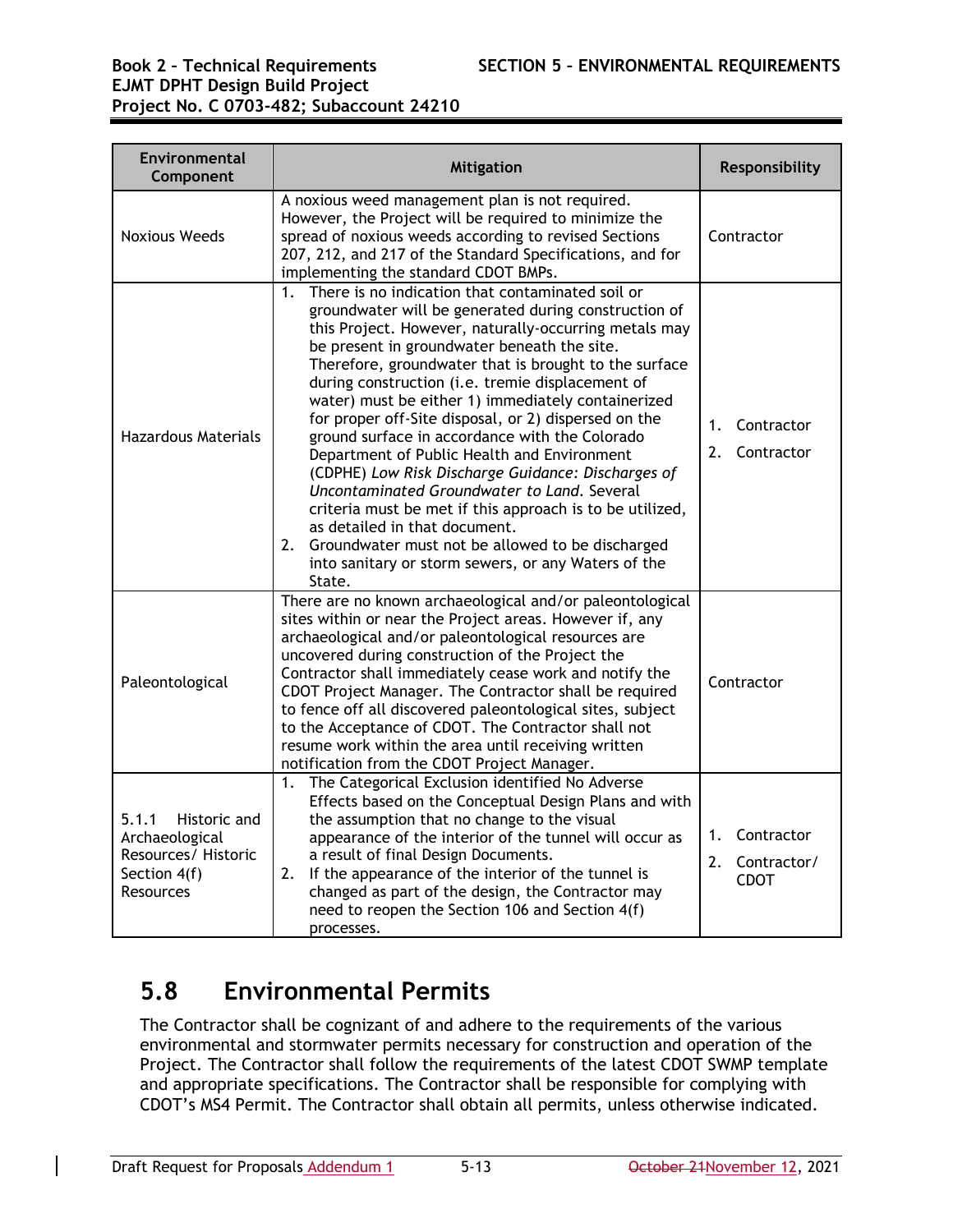The listing herein is not all-inclusive and it shall be the responsibility of the Contractor to determine all of the permits required to perform the Work. CDOT is partially liable for any Contractor negligence. Fines may be incurred upon the Project for permit non-compliance by CDOT or other regulatory agencies. Any non-compliance fines will be passed onto the Contractor.

The Contractor shall be responsible for obtaining all governmental and agency permits required for the Work, not otherwise obtained by CDOT, including, but not limited to, the environmental permits listed in Table 5-5-4.

| Permits/approvals                                                                                                                                                                   | <b>Permitting Agency</b>                                                   |
|-------------------------------------------------------------------------------------------------------------------------------------------------------------------------------------|----------------------------------------------------------------------------|
| <b>Clean Water Act Section 404 Permit</b>                                                                                                                                           | <b>USACE</b>                                                               |
| <b>CDPS-SCP</b>                                                                                                                                                                     | <b>CDPHE - Water Quality Control Division</b>                              |
| MS4 Discharge Permit (CDOT MS4 discharge<br>requirements)                                                                                                                           | <b>CDPHE - Water Quality Control Division</b>                              |
| <b>Clean Water Act Section 402 Construction</b><br>Dewatering Permit, or Individual Construction<br>Dewatering Permit if contaminated<br>groundwater is expected to be encountered  | <b>CDPHE - Water Quality Control Division</b>                              |
| Construction waste material and transportation<br>of solid wastes                                                                                                                   | <b>CDPHE - Hazardous Materials and Waste</b><br><b>Management Division</b> |
| Air Pollution Emission Notice (APEN) and<br><b>Construction Permit</b>                                                                                                              | <b>CDPHE - Air Pollution Control Division</b>                              |
| <b>Stationary Source Air Quality Permit (Emissions</b><br>from portable units, such as rock crushers,<br>generators, asphalt plants, and cement plants<br>used during construction) | <b>CDPHE - Air Pollution Control Division</b>                              |
| SB 40 Certification (impacts to stream banks,<br>stream channels, and riparian areas)                                                                                               | Colorado Parks and Wildlife                                                |

### **Table 5-5-4: Required Environmental Permits**

## **5.8.1 Colorado Discharge Permit System – Stormwater Construction Permit**

The Contractor shall be responsible for all stormwater permit requirements in the CDPS-SCP. This includes the maintenance of all BMPs and seeded/landscaped areas until final stabilization has been achieved, all temporary BMPs have been removed, and there is no potential for erosion. The Contractor shall review and incorporate the latest requirements from CDOT for erosion and sediment control and according to other requirements in the Contract.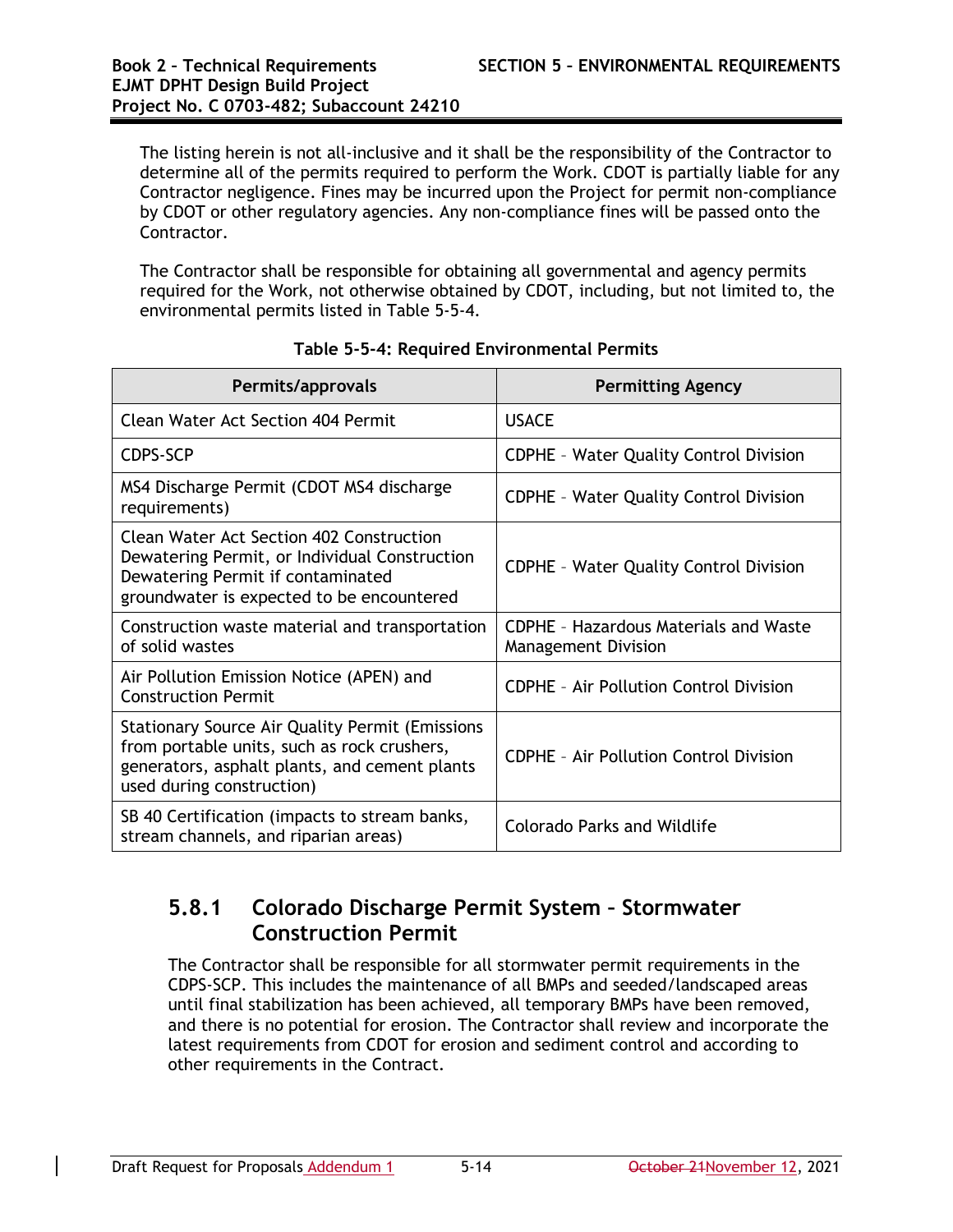Implementation of the permit requirements (i.e. SWMP, SWMP Site Map, and SPCC Plan) shall be a first construction item. Construction cannot begin until these items have been Accepted by CDOT. CDOT will review the Contractor's stormwater management Activities throughout the duration of the Project for verification of compliance with the CDPS-SCP, CDOT's construction section of the MS4 Permit. The Contractor shall comply with the Standard Specifications*,* Sections 101, 107 and 208.

The Contractor shall obtain a CDPS-SCP from CDPHE for construction of the Project prior to NTP2. The CDPS-SCP shall be in the Contractor's name. The Contractor shall adhere to all requirements of the CDPS-SCP and the Construction Section of CDOT's MS4 Permit. Most, but not all, non-compliance issues and necessary BMP maintenance will be noted during monthly inspections by CDOT, Regional Erosion Control Advisory Team (RECAT) inspections, in CDOT Form 1176 by the Erosion Control Supervisor (ECS). The Contractor shall prevent the discharge of any sediment or pollutants into any storm drains or receiving waters during the life of the CDPS-SCP.

### **5.8.1.1 Stormwater Management Plan**

The SWMP shall include the CDOT SWMP template and a SWMP Site Map that documents the detailed erosion/sediment control BMPs and their locations. The Contractor shall submit a SWMP and SWMP Site Map for Acceptance by CDOT. The SWMP shall clearly describe the relationship between the phases of construction and the implementation and maintenance of the stormwater management controls. Any major modifications (i.e., change modification orders or minor changes revisions) to the CDOT SWMP template shall be submitted to CDOT for Acceptance. The Contractor shall revise the SWMP Site Map as necessary based on actual construction activities throughout the duration of the CDPS-SCP. All BMPs shall be listed on the SWMP Site Map per the requirements of the CDPS-SCP.

All documents pertaining to the CDPS-SCP shall be kept on-site in the CDOT SWMP Notebook (provided by CDOT) to maintain compliance with the CDPS-SCP. Upon permit inactivation, the SWMP Notebook shall become the property of CDOT.

### **5.8.1.2 Best Management Practices**

The Contractor shall install and maintain the construction BMPs for the Project in accordance with the CDOT Erosion Control and Stormwater Quality Guide and the Standard Specifications. Construction BMPs for the Project shall include, but are not limited to, those listed in the Standard Specifications, as well as, preservation of existing vegetation, surface roughening, tackifier or soil binder, soil retention blankets, temporary clean water diversions, storm drain and basins, protection of trees, hazardous waste and spill containment and saw water disposal, stabilized construction entrances, and pavement sweeping of the affected Project areas. The Contractor shall add a BMP narrative on how it is being used to the SWMP, and shall supply the manufacturer details to be placed in the SWMP Notebook. The Contractor shall have a complete supply of all necessary construction BMP Materials on-Site at all times in preparation for construction water quality control emergencies.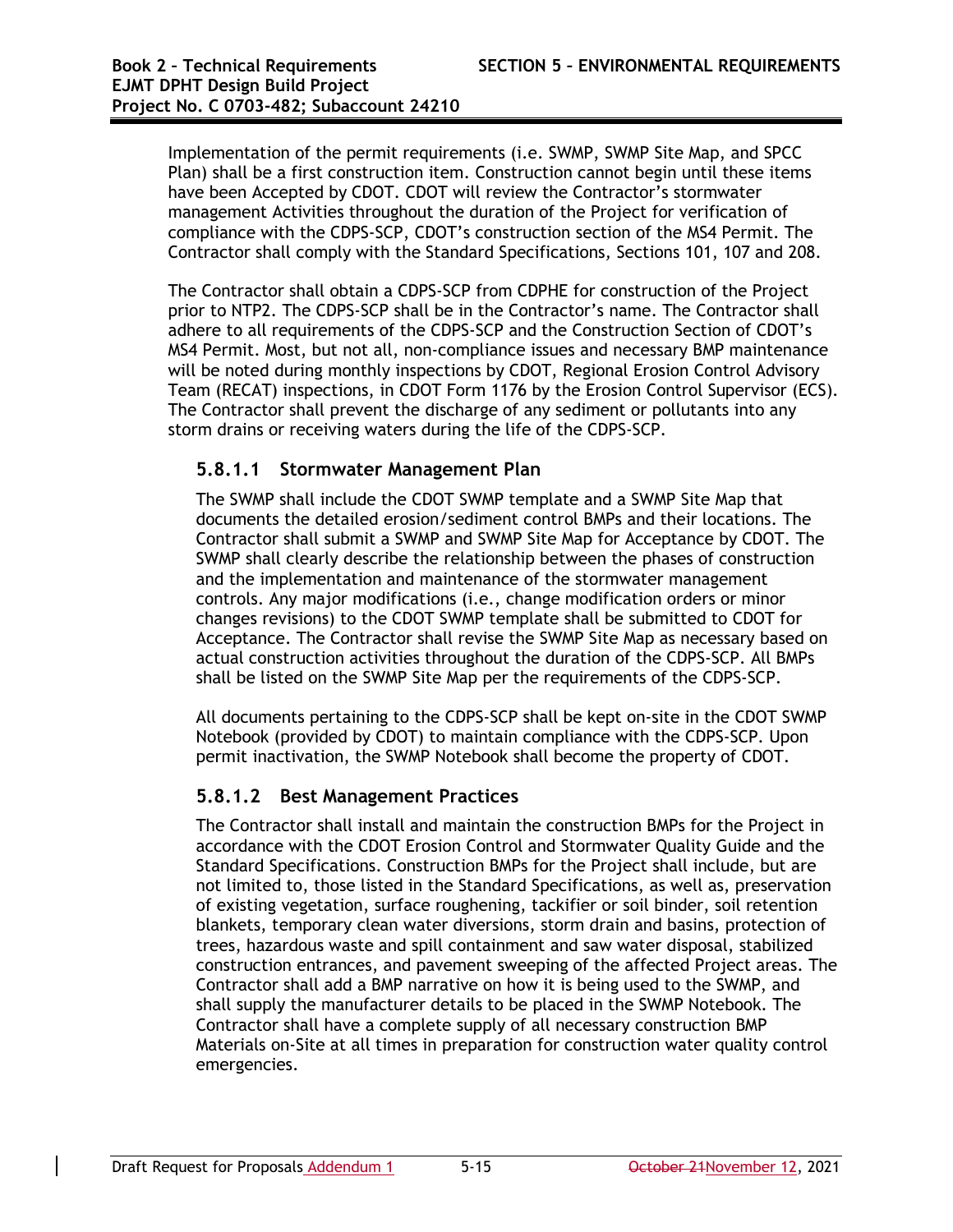Where permanent seeding operations are not feasible because of seasonal constraints (e.g., summer and winter months), the Contractor shall have mulch and mulch tackifier applied to disturbed areas to prevent erosion.

The Contractor shall use erosion control blankets on slopes steeper than 4H:1V, newly seeded slopes to control erosion, and to promote the establishment of vegetation.

Slopes shall be roughened at the end of each day. Concrete washout shall be contained.

Non-structural BMPs may include litter and debris control, street sweeping, and landscaping and vegetative practices.

#### **5.8.1.3 Drainage**

The Contractor shall be responsible for temporary drainage of the Project area during construction of the Project. Throughout the duration of the CDPS-SCP, the Contractor shall continually protect inlets from sediment and pollutants and, if needed, shall remove any material deposited in the systems as a result of the Contractor's activities. All inlets shall be identified on the SWMP Site Map and shall follow the requirements of Section 208 of the Standard Specifications.

### **5.8.1.4 Erosion Control Supervisor**

The Contractor shall assign to the Project an employee or Subcontractor to serve in the capacity of the ECS. The ECS shall be a person other than the Construction Manager and shall be a person dedicated solely to erosion/sediment control. The ECS shall be experienced in all aspects of construction and have satisfactorily completed an ECS training program authorized by CDOT. Certification that this requirement has been met shall be submitted to CDOT prior to NTP2. A list of authorized ECS training programs will be provided by CDOT upon request by the Contractor.

The Contractor's ECS responsibilities shall follow the duties as laid out in the Standard Specifications*,* Section 208, in addition to the following:

- 1. Direct the removal of sediment, trash, and debris from the construction BMPs and other drainage facilities within the affected areas of the Project.
- 2. Prepare a written report documenting that BMPs are adequate for the Site conditions of the Project and are in good working condition after inspections requiring documentation. The reports shall be kept with the SWMP inspection documentation and submitted to the CDOT Region Water Quality Manager. The appropriate form for this report will be supplied by CDOT. The inspections shall be made during the progress of the Work, during Work suspensions, and for the duration of the CDPS-SCP. During periods of no Project Work, inspections shall take place at least once every 30 days, and within 48 hours after each event that causes surface runoff. After construction is complete, inspections shall take place at least once every 30 days until the permit can be closed.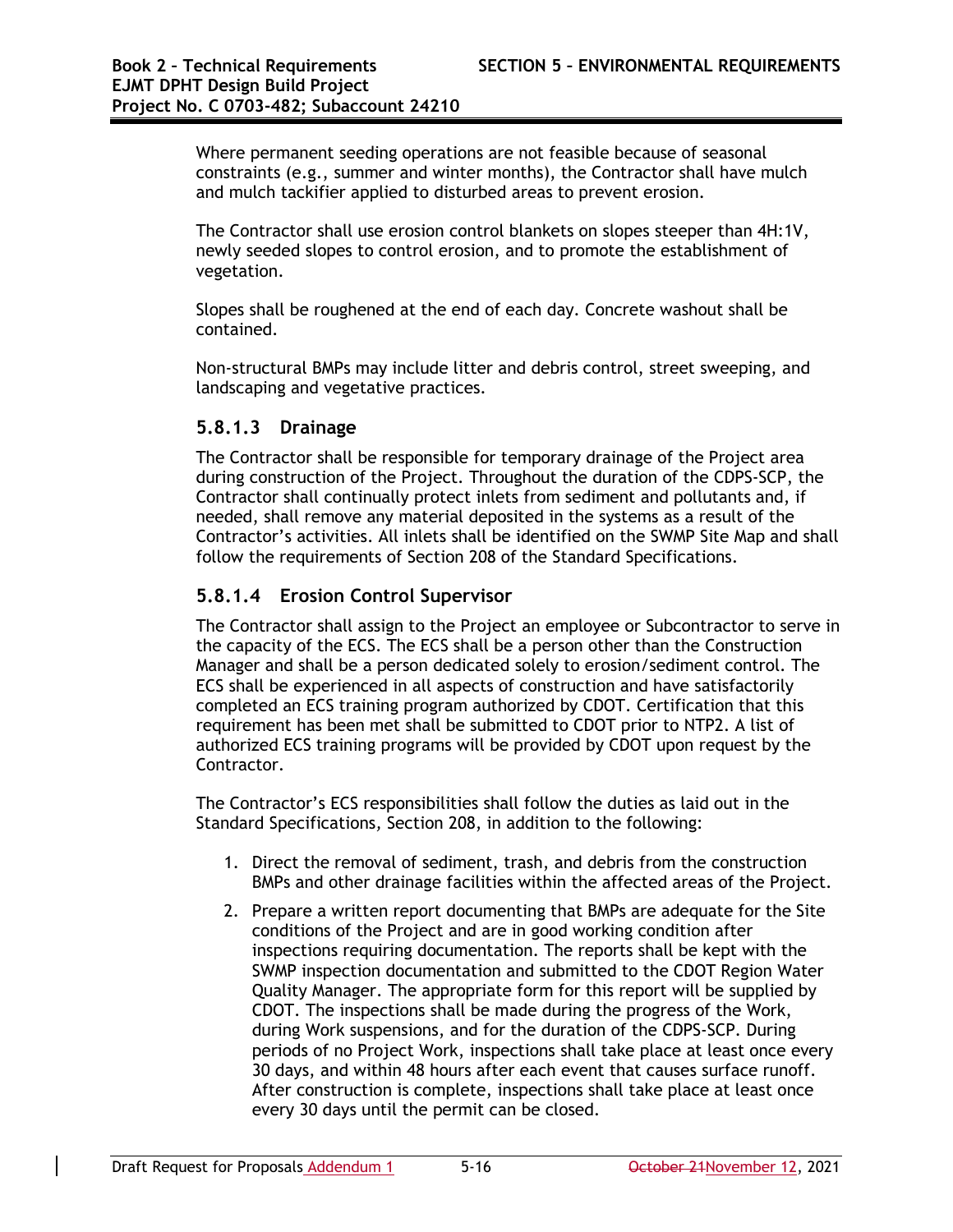3. Implement the necessary actions to reduce water quality or erosion problems resulting from construction Activities. The criteria for this action shall be based on water quality data derived from any inspections and monitoring operations or by any anticipated conditions (e.g., predicted storms) that could lead to unsuitable water quality situations.

### **5.8.1.5 Inspections**

During the Project, multiple inspections by CDOT and the Contractor and their ECS will be occurring. Inspections shall be on the appropriate CDOT Forms and shall follow the requirements in the Standard Specifications, Section 208. Prior to work commencing, a pre-construction conference shall be held with the CDOT's Region Water Quality personnel. In addition, when the first phase of BMPs has been installed, the Contractor shall notify CDOT's Region Water Quality personnel to come out and inspect the BMPs for proper installation. Work shall not begin until the BMP installation inspection has occurred. CDOT's Region Water Quality personnel will be inspecting the Site on a monthly basis, as well as during the surprise Regional Erosion Control Assessment Team inspections. The Region Water Quality personnel may inspect the Project at any time and document any noncompliance issues that need to be resolved immediately by the Contractor. Fines may be assessed to the Contractor with the potential of Project shut downs, depending on the severity of the non-compliance. Prior to Interim Acceptance of the Project construction, CDOT's Region Water Quality personnel shall be notified to perform a final walkthrough inspection. Any items identified for maintenance, replacement, or removal shall be done immediately or liquidated damages may be incurred upon the Contractor.

### **5.8.1.6 Colorado Discharge Permit System, Stormwater Construction Permit Closure**

The Contractor shall be responsible for all stormwater permit requirements until the Project has achieved final stabilization (see Book 2, Section 17, Landscaping) and the CDPS-SCP can be closed. This includes the maintenance of all BMPs, maintenance of all seeded/landscaped areas, and removal of all BMPs once all erosion potential has been eliminated.

### **5.8.1.7 Municipal Separate Storm Sewer Permit**

CDOT has obtained an MS4 Permit for the storm drainage systems it owns and maintains. The Contractor shall be responsible for complying with the terms and conditions of the CDOT MS4 Permit that pertain to the Project. Since the Project is outside CDOT's MS4 urbanized area, the New Development/Redevelopment section does not apply. However, an Industrial Discharge Permit shall apply to any discharge of treated Fire Suppression System runoff. The Industrial Discharge Permit for the EJMT is included in the Reference Documents to show existing effluent limitations. The Project may be required to obtain its own Industrial Discharge Permit which may be more restrictive than the example provided, and the proposed treatment system shall meet the stricter provisions, as necessary. The MS4 Permit is available on the web at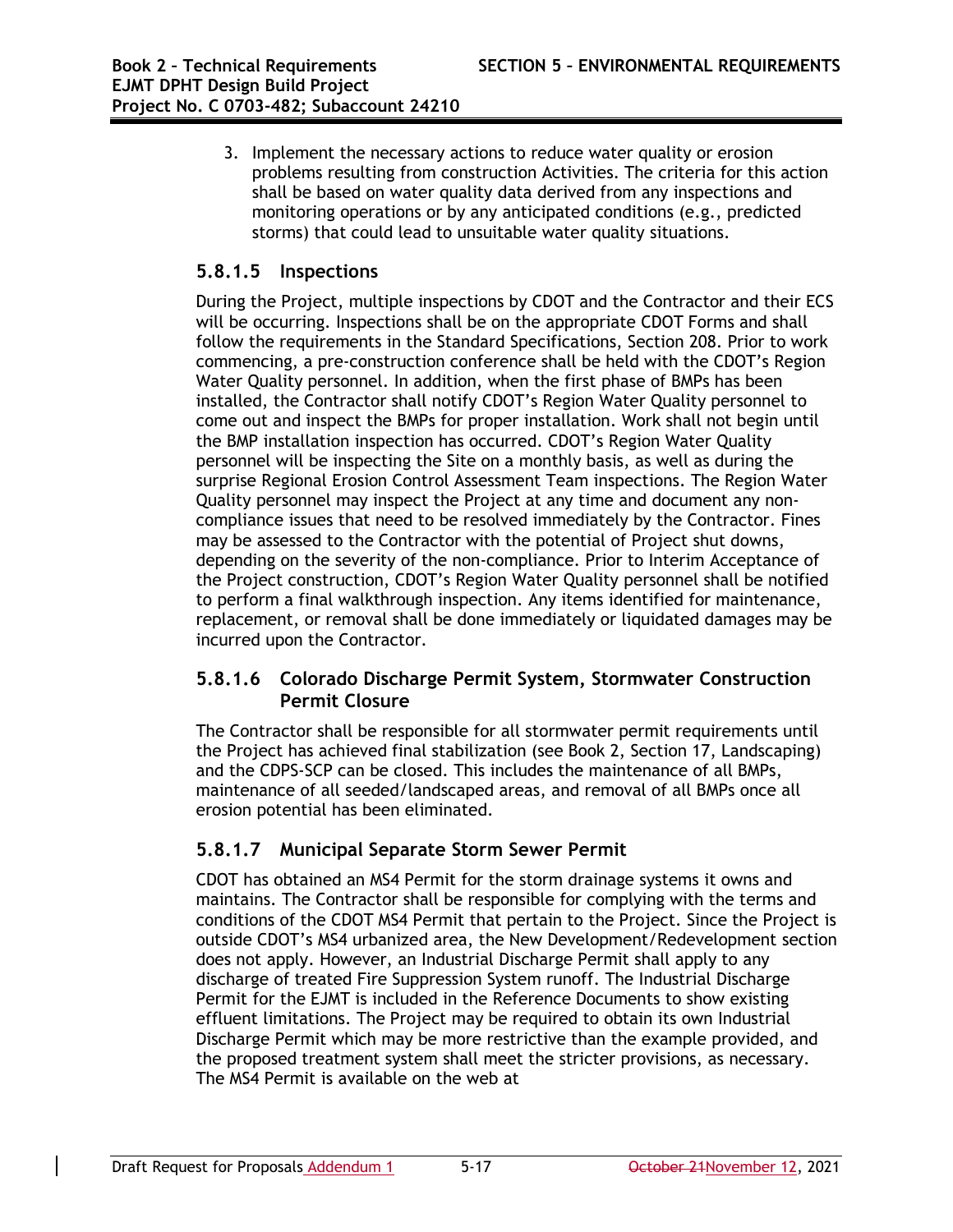#### http://www.coloradodot.info/programs/environmental/water-quality/documents

The Contractor shall install BMPs for the Project in accordance with the CDOT Erosion Control and Stormwater Quality Guide. The Contractor shall construct permanent water quality BMPs for the Project as necessary to comply with the requirements of the CDOT MS4 Permit. Permanent water quality BMPs for the Project shall include, but are not limited to, such components as sediment basins and proprietary vaults, water quality ponds, grass roadside ditches, and grass buffer strips.

The Contractor shall immediately notify CDOT of any suspected illicit or improper connections or discharges into any storm sewer system discovered during construction of the Project.

CDOT will be responsible for investigation of the suspected illicit connection and implementing corrective action. The Contractor shall not maintain, reconnect, or otherwise allow discharge of improperly disposed materials into the storm sewer system within the limits of the Project.

The existing drainage system at the EJMT is designed to capture stormwater and snowmelt runoff. Runoff from the Fixed Fire Suppression System can be captured by this system-but it is anticipated that adequate treatment of such runoff using stormwater BMPs is not feasible or effective. The Contractor shall either demonstrate the feasibility of on-Site treatment and design and construct such on-Site treatment facilities; or design and construct facilities that contain the fire system runoff for haulage and treatment off-Site later. If the system is designed to treat runoff on-Site, then the discharge shall meet the Industrial Discharge Permit requirements for discharge into Clear Creek. The existing wastewater treatment plant located at the EJMT shall not be used for any Fixed Fire Suppression System runoff, storage, or treatment.

### **5.8.2 Wetlands/Waters of the U.S. and Section 404 Permit**

### **5.8.2.1 Permit Application**

No impacts to wetlands and waters of the U.S. were identified during Preliminary Design.

Should subsequent design identify an impact of a regulated wetland and waters of the U.S., the Contractor shall prepare a Clean Water Act, Section 404 Permit Application for impacts to wetlands and Waters of the U.S. The Application shall be submitted to CDOT for review and in advance of a subsequent submittal to CDOT for Approval and submittal to USACE at least 45 days before the start of construction Activity which would impact wetlands or other waters of the U.S. The Contractor shall submit a Wetland Finding Report if impacts exceed the thresholds identified in the 2006 "*Memorandum of Agreement between FHWA and CDOT Regarding the Programmatic Approval of Wetland Findings*". Depending on the final assessment of wetland impacts, a CDOT Functional Assessment of Colorado Wetlands (FACWet) may be required. The Contractor shall comply with the requirements and special conditions outlined in the Section 404 Permit.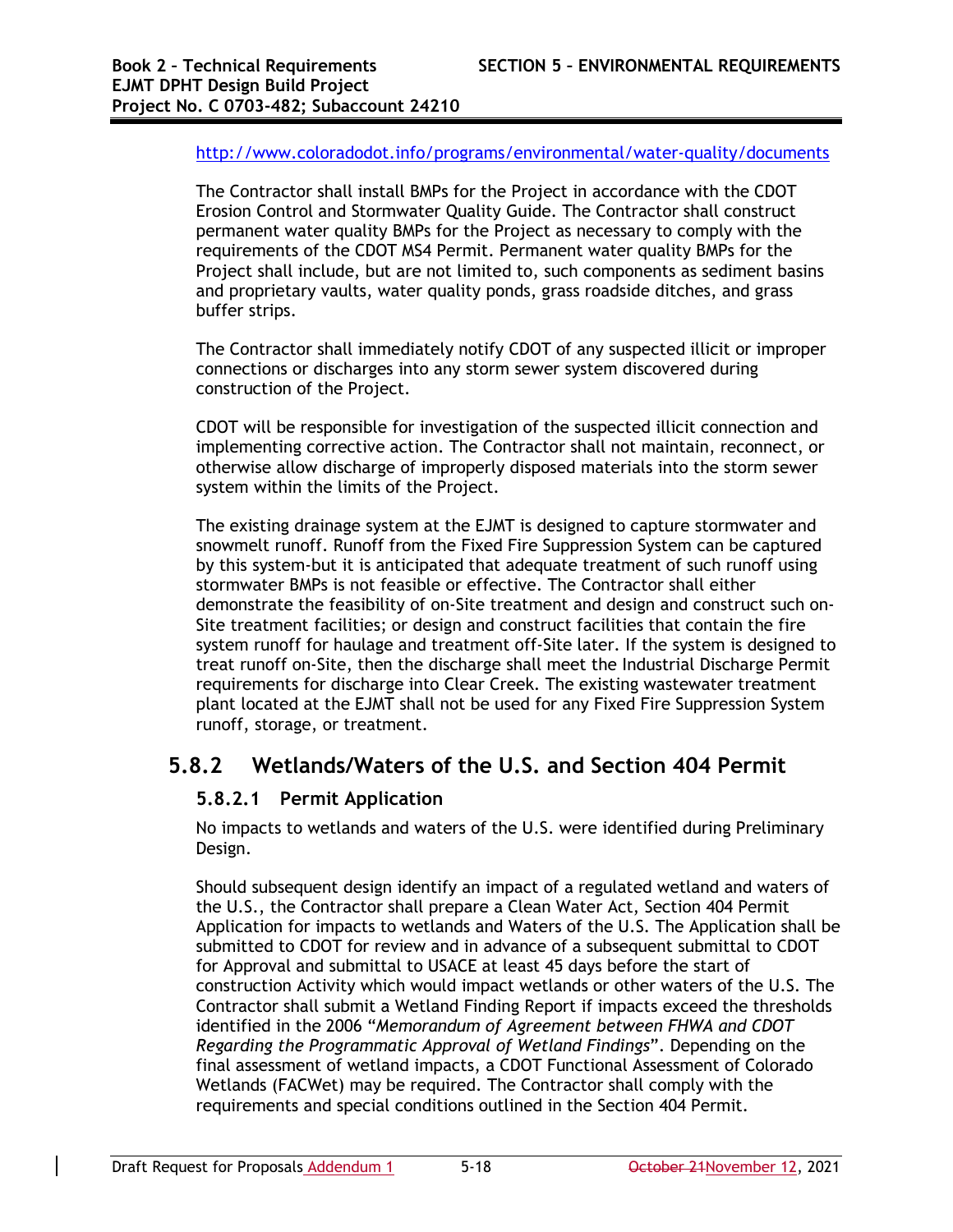### **5.8.2.2 Wetlands Field Investigation and Identification**

A wetland delineation was conducted in the summer of 2013 for the EJMT FFSS based on the Preliminary Design Plans. Wetland and waters of the U.S. locations that were identified during the 2013 survey are shown in Book 2, Section 5 Exhibit A. If impacts are proposed outside the 2013Wetland Survey Area, the Contractor shall have a qualified biologist or wetland specialist conduct a wetland survey and delineation in accordance with the guidelines and criteria of the USACE 1987 Wetland Delineation Manual (Environmental Laboratory, 1987) and the Supplement to the Corps of Engineers Wetland Delineation Manual: Western Mountains, Valleys, and Coast Region. Wetlands field investigation and identification associated with the Project include, but are not limited to, the following Activities: Prior to construction Activities, the Contractor shall identify and mark (with orange fencing or flagging) all wetlands and Waters of the U.S. that have the potential to be impacted by the Work. The Contractor shall identify the wetlands and Waters of the U.S. that will actually be impacted by the Project, calculate the actual acreage of impacts, and submit that information to CDOT for review prior to commencement of the associated Work.

The Contractor shall report in the updated Environmental Compliance Work Plan all wetlands and Waters of the U.S. impacted during the previous month's Work. CDOT will utilize this information to complete annual monitoring requirements, if applicable, per conditions stipulated in the Section 404 Permit.

### **5.8.2.3 Impact Monitoring**

Impacts to wetlands are not anticipated, unless substantive deviations from the preliminary design occur. If impacts occur as a result of design changes, then the Contractor will be required to conduct permitting and mitigation in accordance with USACE and CDOT protocols.

Prior to construction, the Contractor shall fence off wetlands to be avoided during construction Activities. Wetland and Waters of the U.S. locations are shown in Book 2, Section 5 Exhibit A. Wetland boundaries determined previously during completion of the Categorical Exclusion shall be used by the Contractor to calculate all impacts associated with the Project unless impacts are proposed outside the 2013 wetland survey area. The Contractor shall employ all applicable avoidance and minimization measures, strategies, and BMPs to minimize impacts and protect wetlands and Waters of the U.S. to the greatest extent possible. The Contractor shall update CDOT throughout the duration of the Work on the calculations of estimated and actual wetland and Waters of the U.S. impacts. If at any time estimated impacts are calculated to change, immediate consultation with CDOT shall be initiated. Should waterway diversions be required, the Contractor shall submit a Diversion Plan, included as part of the Section 404 Permit Application, to CDOT prior to beginning any construction Activity within the creek(s). The Contractor shall be responsible for implementation of permits for any wetland and waterway impacts during construction.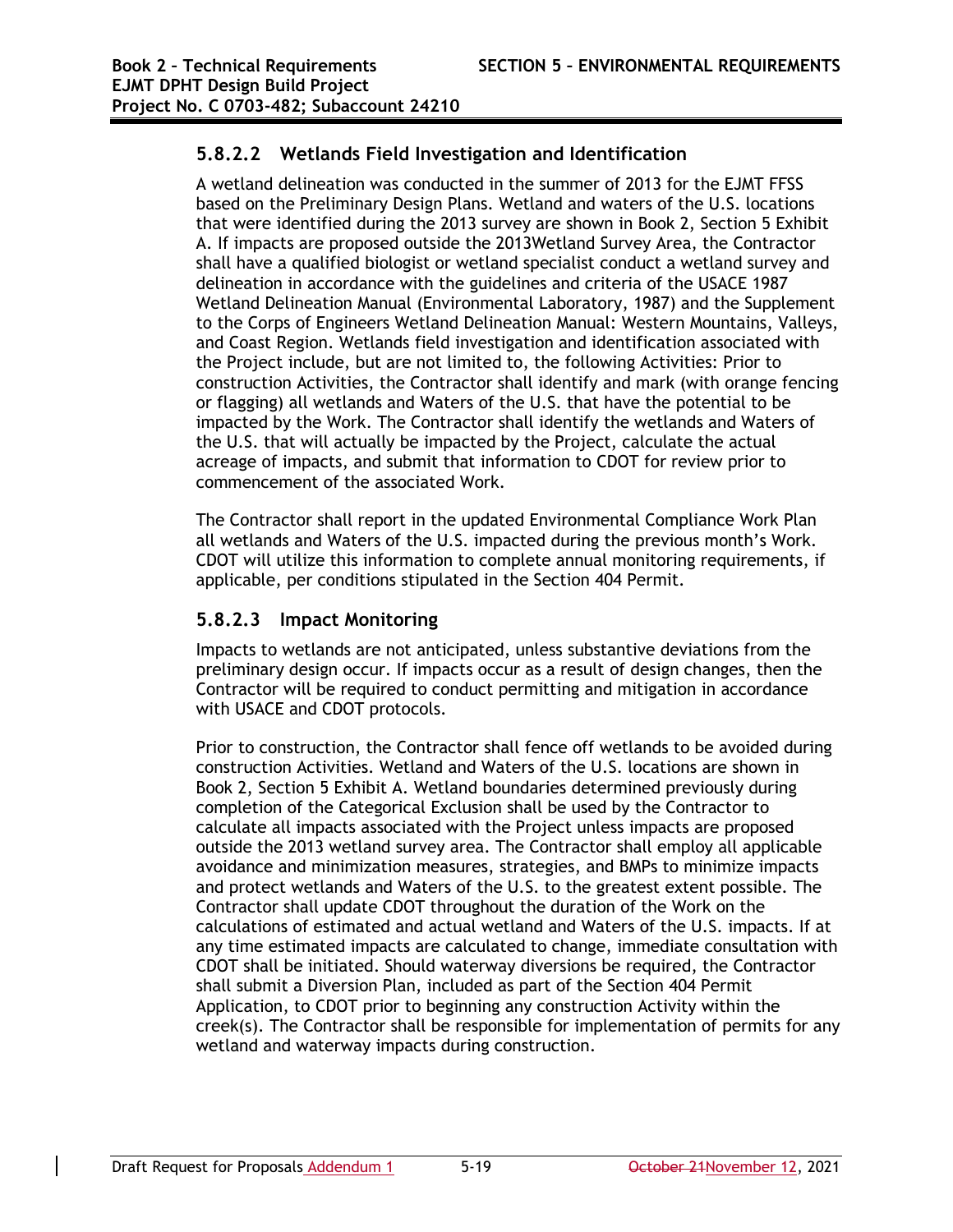### **5.8.2.4 Wetland and Waters of the U.S. Mitigation**

If impacts to wetlands and Waters of the U.S. occur, the Contractor shall mitigate for temporary and permanent wetland impacts, through banking, to both jurisdictional and non-jurisdictional wetlands on a 1:1 basis, at a minimum. The Contractor shall purchase any wetland bank credits from a wetland mitigation bank approved by the USACE. CDOT requires mitigation for all permanent impacts to wetlands based on acreage.

## **5.8.3 Construction Dewatering Permit**

The Contractor shall obtain a Construction Dewatering Permit from the CDPHE for any dewatering of groundwater during construction in accordance with Water Quality Control Division (WQCD) requirements. The Contractor shall apply for this permit at least 30 days prior to the start of discharge Activities. The Contractor shall provide all information needed to assist the WQCD in their evaluation and setting of a water quality standard for this permit, which may include monitoring of the discharged water.

The Contractor shall monitor for any settlement caused by dewatering. The Contractor shall conduct a preliminary survey of any private property or buildings that may be affected by dewatering to establish existing conditions.

The Contractor shall repair any damage caused by dewatering operations.

The Contractor shall construct settling ponds for effluent from dewatering operations, as required by the Construction Dewatering Permit.

All costs for dewatering Work shall be the obligation of the Contractor.

## **5.8.4 SB-40 Wildlife Certification**

Preliminary design of the Project indicates that SB-40 resources would not be impacted; therefore, SB-40 Wildlife Certification would not be required. However, if the Contractor's design changes impact a potential SB-40 eligible resource, then the Contractor shall comply with the General and Special Conditions provided in the April 2013, "*Guidelines for Senate Bill 40 Wildlife Certification*" developed and agreed upon by CPW and CDOT. The Contractor shall prepare an application for a formal Wildlife Certification to CPW for activities in areas that are subject to Colorado Senate Bill-40 (SB-40). After CDOT's Approval, CDOT will submit the application to CPW at least 60 days prior to planned construction or maintenance Activities to allow 30 days for CPW review of the submitted documents and 30 days for follow-up coordination, if required. CPW will complete its review of the application and issue SB-40 Certification or request additional information or mitigation commitments within 30 days of final submittal. The Contractor shall submit its application so as to allow CDOT sufficient time to complete these activities.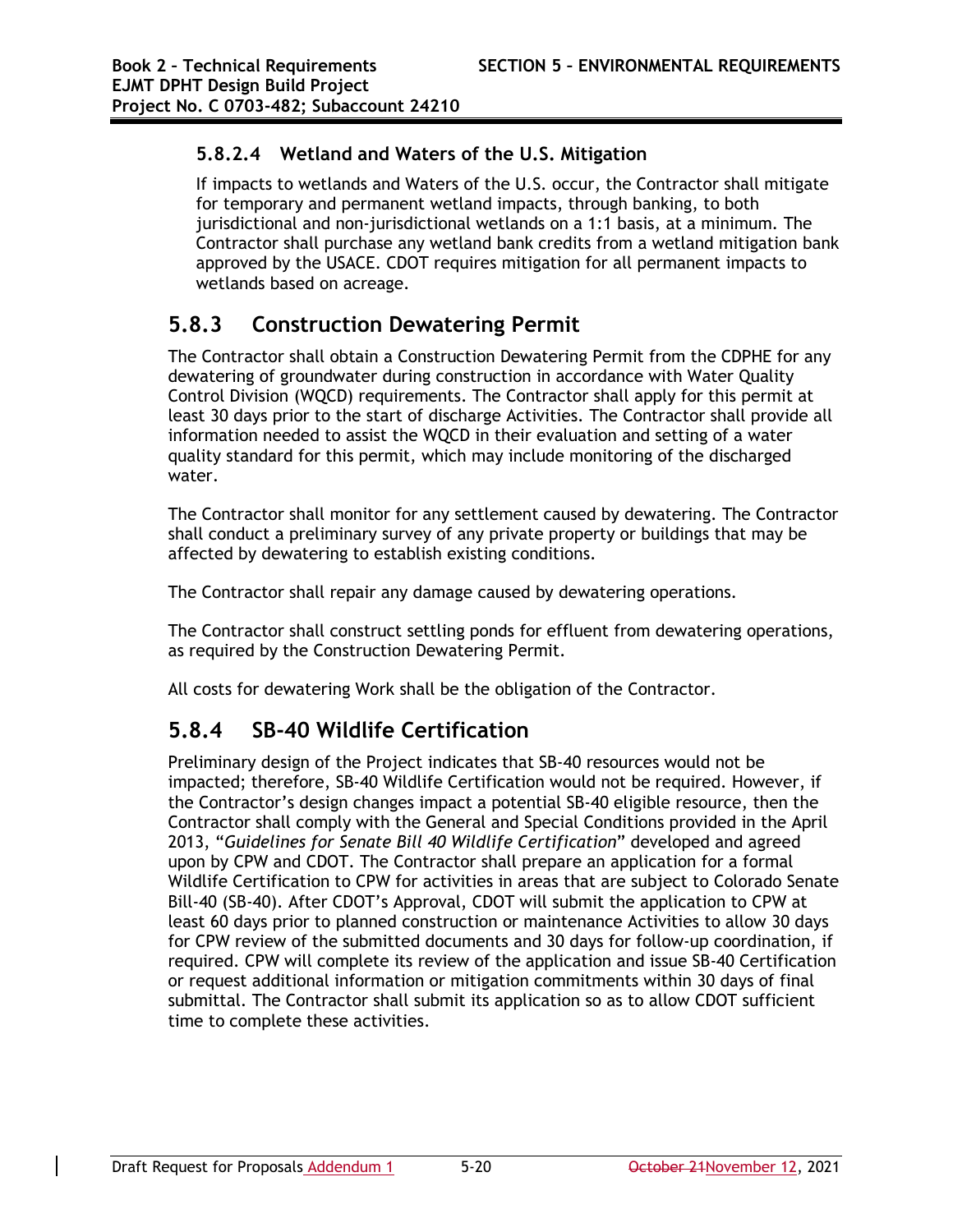# **5.9 Deliverables**

At a minimum, the Contractor shall submit the following to CDOT for Review, Approval, or Acceptance:

| <b>Deliverable</b>                                                | Review,<br>Acceptance or<br>Approval | <b>Schedule</b>                                                                     |
|-------------------------------------------------------------------|--------------------------------------|-------------------------------------------------------------------------------------|
| Draft Environmental Compliance Work<br>Plan                       | Acceptance                           | Within 30 days after NTP1                                                           |
| Final Environmental Compliance Work<br>Plan                       | Acceptance                           | No later than 30 days prior to<br>NTP <sub>2</sub>                                  |
| Environmental Compliance Work Plan<br>updates                     | Acceptance                           | Regularly                                                                           |
| Final Environmental Compliance Work<br>Plan                       | Approval                             | As a condition for Interim<br>Acceptance                                            |
| Design Plan submittal to the CDOT<br>Paleontologist               | Review                               | Prior to associated<br>construction Activities                                      |
| Draft Materials Management Plan (MMP)                             | <b>Review</b>                        | Within 30 days after NTP1                                                           |
| Draft Health and Safety Management<br>Plan (HASP)                 | Review                               | Within 30 days after NTP1                                                           |
| Draft Spill Prevention Control and<br>Countermeasures (SPCC) Plan | Review                               | Within 30 days after NTP1                                                           |
| Final Materials Management Plan (MMP)                             | Acceptance                           | No later than 30 days prior to<br>NTP <sub>2</sub>                                  |
| Final Health and Safety Management<br>Plan (HASP)                 | Acceptance                           | No later than 30 days prior to<br>NTP <sub>2</sub>                                  |
| Final Spill Prevention Control and<br>Countermeasures (SPCC) Plan | Acceptance                           | No later than 30 days prior to<br>NTP <sub>2</sub>                                  |
| Remediation Scope of Work                                         | Approval                             | Prior to commencing<br><b>Remediation Work</b>                                      |
| Recognized Hazardous Materials Reports                            | Review                               | Monthly                                                                             |
| CDOT Reevaluation Form #1399                                      | Approval                             | For any Work not approved as<br>a part of the Categorical<br>Exclusion, as required |
| Environmental permits (Section 5.4<br>above)                      | Acceptance                           | Per the requirements of the<br>permit and the Contract<br><b>Documents</b>          |
| <b>SWMP Site Map</b>                                              | Acceptance                           | Prior to RFC                                                                        |

#### **Table 5-5-5: Deliverables by the Contractor**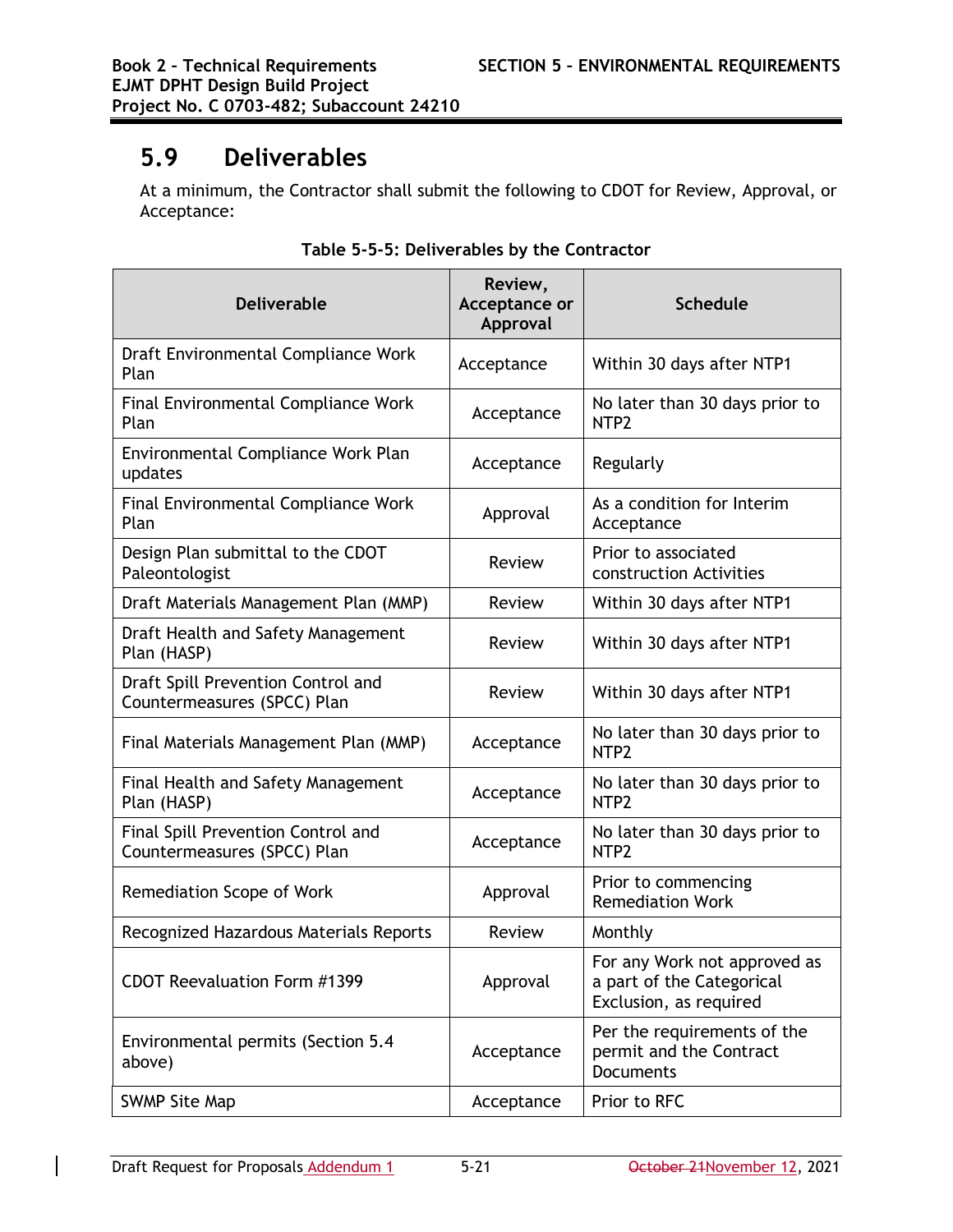| <b>Deliverable</b>                                                                                                                                                                           | Review,<br>Acceptance or<br>Approval | <b>Schedule</b>                              |
|----------------------------------------------------------------------------------------------------------------------------------------------------------------------------------------------|--------------------------------------|----------------------------------------------|
| SWMP Plan(s)                                                                                                                                                                                 | Acceptance                           | Prior to RFC                                 |
| Clearly label environmentally sensitive<br>areas (wetlands, riparian areas, and<br>areas of undisturbed subalpine habitat)<br>with "No Parking and No Staging Area"<br>on final plan sheets. | Review                               | As part of the final plan sheet<br>submittal |

All deliverables shall also conform to the requirements of Book 2, Section 3.

# **5.10 Project Special Provisions**

The following pages provide the modified standard specifications that shall be applicable to the Project.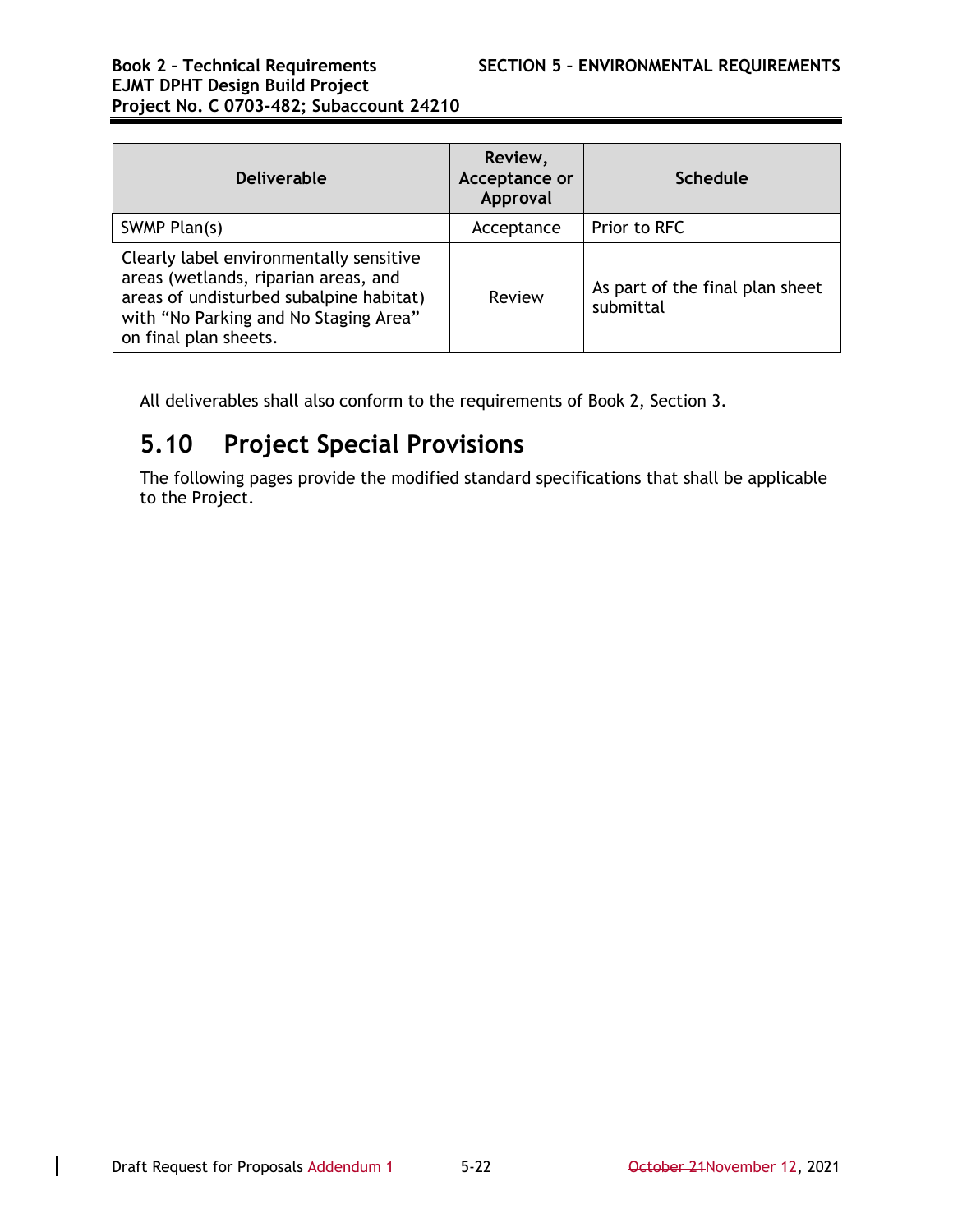#### **REVISION OF SECTION 211 DEWATERING**

Section 211 is hereby added to the Standard Specifications for this project as follows:

#### **DESCRIPTION**

**211.01** This Work consists of dewatering to facilitate construction activities.

#### **CONSTRUCTION REQUIREMENTS**

**211.02** Groundwater within the Project limits may have contaminants at concentrations greater than that acceptable for direct discharge under standard NPDES permits and other beneficial uses. The Contractor shall manage contaminated groundwater in accordance to the requirements herein.

Removal, sample collection, analytical testing, containerization, transportation, and disposal or treatment of all contaminated groundwater shall be in accordance with Standard Specifications 250, and 107.25 and the Contractor's Dewatering Plan and Materials Management Plan. The Contractor shall manage the Work according to guidelines and criteria from CDPHE and the State Engineer's Office. Contaminated groundwater shall either be treated on-site or containerized and hauled off-Site for treatment at a permitted treatment facility, as Approved by CDOT.

The Contractor shall:

Minimize the disturbance of contaminated groundwater by avoidance.

1. Limit intrusion of groundwater into excavations.

The Contractor shall obtain the appropriate Colorado Discharge Permit System (CDPS) general permit for management of groundwater from CDPHE Water Quality Control Division. A completed application shall be submitted to CDPHE at least 4 weeks prior to commencement of dewatering operations.

In accordance with permit procedures, the Contractor shall fill out and submit a monthly Discharge Monitoring Report (DMR) to CDPHE for the life of the permit. Copies of monthly submittals shall be provided to CDOT.

The Contractor shall measure the rate of groundwater discharge during the dewatering process using a certified inline flow device capable of measuring flow rates with an accuracy of plus or minus five (5) gallons per minute. The Contractor shall record the rate of discharge daily and shall submit a discharge report to the Engineer weekly.

The Contractor shall submit a Dewatering Plan to CDOT at least 4 weeks prior to the start of dewatering operations. This Plan shall detail the Contractor's method of dewatering for all construction activities. The Dewatering Plan shall be stamped "Approved for Construction" and signed by the Contractor.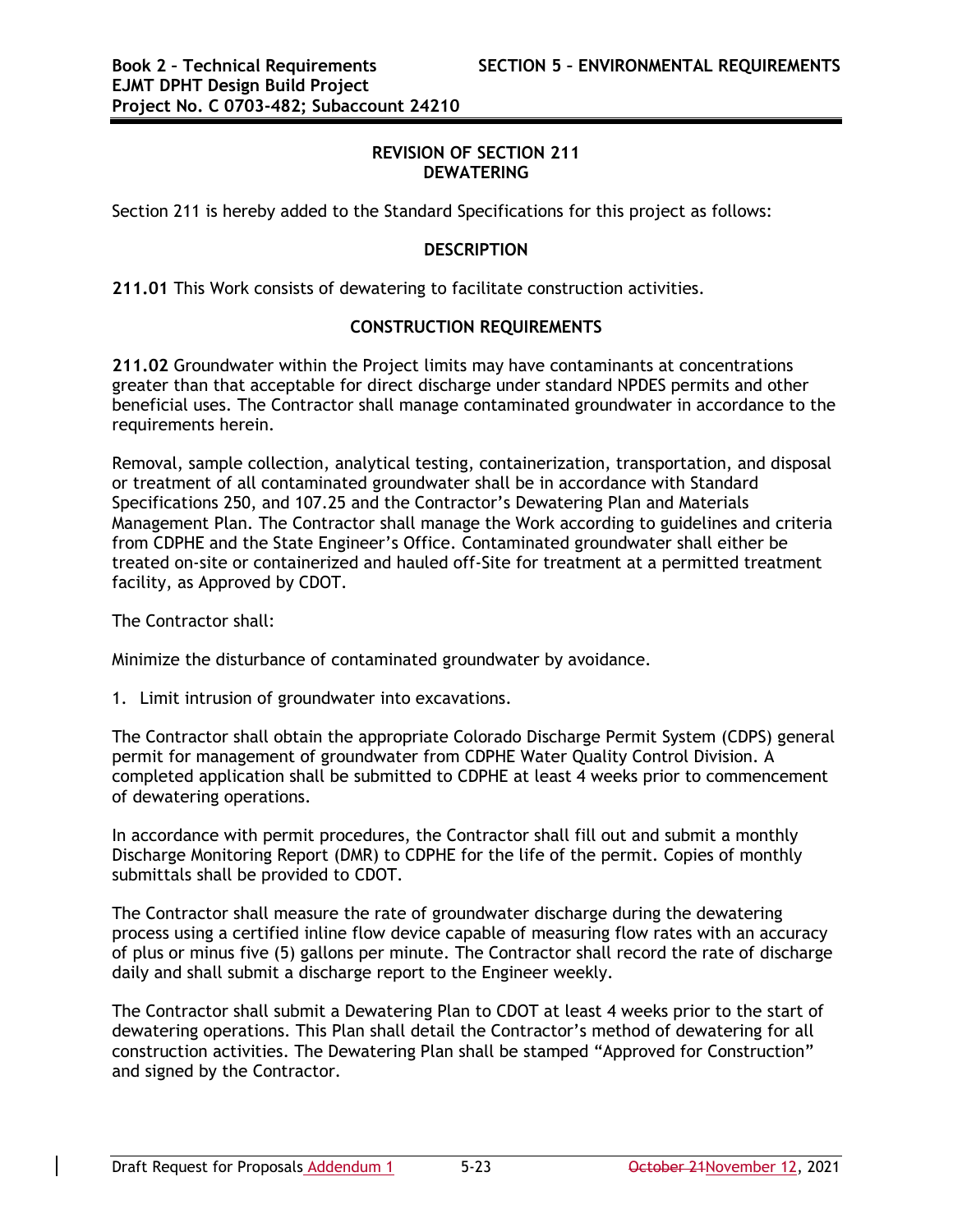#### **-2- REVISION OF SECTION 211 DEWATERING**

The Dewatering Plan shall provide complete details of the Contractor's method for construction dewatering including:

Copies of all permits required for dewatering, including treatment of and (or) disposing of contaminated groundwater.

- 1. If applicable, copies of agreements for disposing of groundwater in storm sewers, sanitary sewers etc.
- 2. Method and details for minimizing dewatering for all construction activities.
- 3. Method of measuring groundwater discharge for dewatering activities.
- 4. Equipment descriptions including size, number, type, capacity, and location of equipment during dewatering operations.
- 5. Methods of testing groundwater to determine appropriate disposal methods.
- 6. Detailed methods for disposal of contaminated groundwater.
- 7. If applicable, name of facility where contaminated groundwater is to be delivered.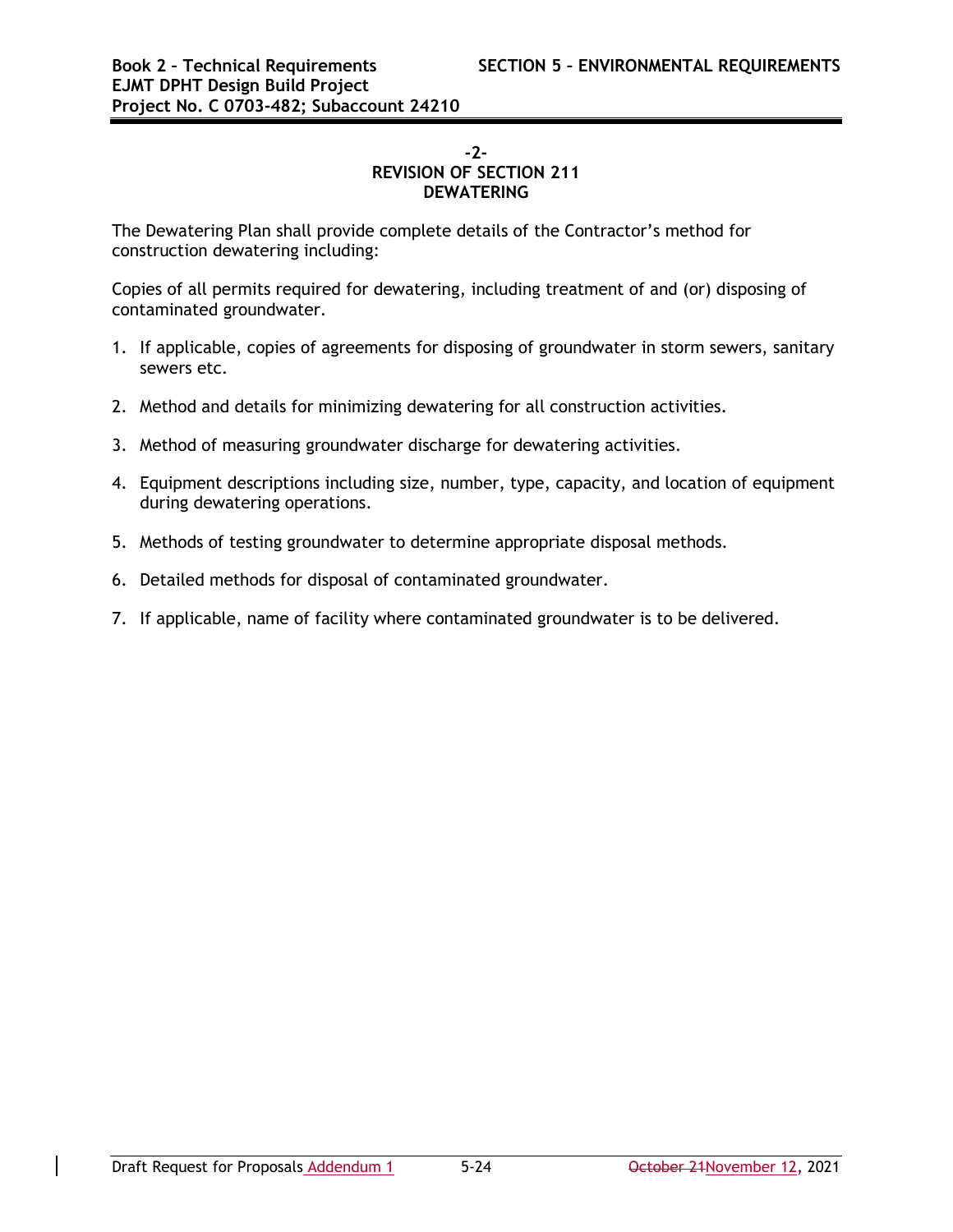#### **REVISION OF SECTION 240 PROTECTION OF MIGRATORY BIRDS BIOLOGICAL WORK PERFORMED BY THE CONTRACTOR'S BIOLOGIST**

Section 240 is hereby added to the Standard Specifications for this Project as follows:

#### **DESCRIPTION**

**240.01** This work consists of protecting migratory birds during construction.

#### **MATERIALS**

**240.02** The Contractor shall schedule clearing and grubbing operations and work on structures to avoid taking (pursue, hunt, take, capture or kill; attempt to take, capture, kill or possess) migratory birds protected by the Migratory Bird Treaty Act (MBTA).

#### **CONSTRUCTION REQUIREMENTS**

**240.03** The Contractor shall retain a qualified wildlife biologist for this Project. The wildlife biologist shall have a minimum of three years of experience conducting migratory bird surveys and implementing the requirements of the MBTA. The Contractor shall submit documentation of the biologist's education and experience. A biologist with less experience may be used by the Contractor subject to CDOT Approval based on review of the biologist's qualifications.

The wildlife biologist shall survey the location of each protected nest, bird species, the protection method used, and the date installed. A copy of these records shall be submitted to CDOT for Review.

- (a) *Vegetation Removal.* When possible, vegetation shall be cleared prior to the time when active nests are present. Vegetation removal activities shall be timed to avoid the migratory bird breeding season which begins on April 1 and runs to August 31. All areas scheduled for clearing and grubbing between April 1 and August 31 shall first be surveyed within the work limits for active migratory bird nests. The Contractor's wildlife biologist shall also survey for active migratory bird nests within 50 feet outside work limits. Contractor personnel shall enter areas outside CDOT right of way only if a written, signed document granting permission to enter the property has been obtained from the property owner. The Contractor shall document all denials of permission to enter property. The Contractor shall avoid all active migratory bird nests. The Contractor shall avoid the area within 50 feet of the active nests or the area within the distance recommended by the biologist until all nests within that area have become inactive. Inactive nest removal and other necessary measures shall be incorporated into the work as follows:
	- 1. *Tree and Shrub Removal or Trimming.* Tree and shrub removal or trimming shall occur before April 1 or after August 31 if possible. If tree and shrub removal or trimming will occur between April 1 and August 31, a survey for active nests shall be conducted by the wildlife biologist within the seven days immediately prior to the beginning of work in each area of tree and shrub removal or trimming. The survey shall be conducted for each phase of tree and shrub removal or trimming.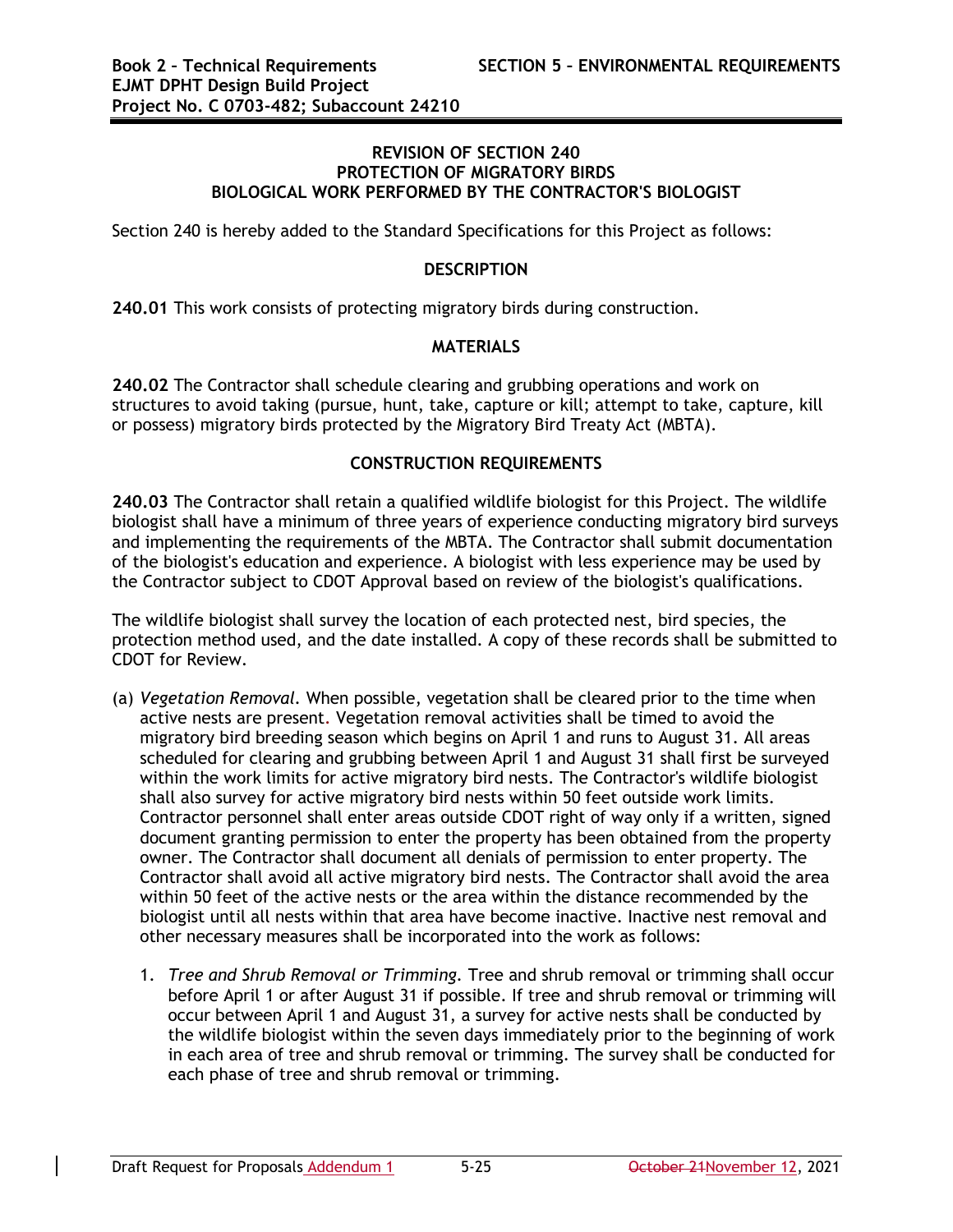#### **-2-**

#### **REVISION OF SECTION 240 PROTECTION OF MIGRATORY BIRDS BIOLOGICAL WORK PERFORMED BY THE CONTRACTOR'S BIOLOGIST**

If an active nest containing eggs or young birds is found, the tree or shrub containing the active nest shall remain undisturbed and protected until the nest becomes inactive. The nest shall be protected by placing fence (plastic) a minimum distance of 50 feet from each nest to be undisturbed. This buffer dimension may be changed if determined appropriate by the wildlife biologist and Approved by CDOT. Work shall not proceed within the fenced buffer area until the young have fledged or the nests have become inactive.

If the fence is knocked down or destroyed by the Contractor, CDOT will suspend the work, wholly or in part, until the fence is satisfactorily repaired at the Contractor's expense. Time lost due to such suspension will not be considered a basis for adjustment of time charges, but will be charged as contract time.

2. *Grasses and Other Vegetation Management*. Due to the potential for encountering ground nesting birds' habitat, if work occurs between April 1 and August 31, the area shall be surveyed by a wildlife biologist within the seven days immediately prior to ground disturbing activities.

The undisturbed ground cover to 50 feet beyond the planned disturbance, or to the right of way line, whichever is less, shall be maintained at a height of 6 inches or less beginning April 1 and continuing until August 31 or until the end of ground disturbance work, whichever comes first.

If birds establish a nest within the survey area, an appropriate buffer of 50 feet will be established around the nest by the CDOT biologist. This buffer dimension may be changed if determined appropriate by the CDOT. The Contractor shall install fence (plastic) at the perimeter of the buffer. Work shall not proceed within the buffer until the young have fledged or the nests have become inactive.

If the fence is knocked down or destroyed by the Contractor, CDOT will suspend the work, wholly or in part, until the fence is satisfactorily repaired at the Contractor's expense. Time lost due to such suspension will not be considered a basis for adjustment of time charges, but will be charged as contract time.

- (b) *Work on structures*. The Contractor shall prosecute work on structures in a manner that does not result in a taking of migratory birds protected by the MBTA. The Contractor shall not prosecute the work on structures during the primary breeding season, April 1 through August 31, unless he takes the following actions:
	- 1. The Contractor shall remove existing nests prior to April 1. If the Contract is not awarded prior to April 1 and CDOT has removed existing nests, then the monitoring of nest building shall become the Contractor's responsibility upon Notice to Proceed.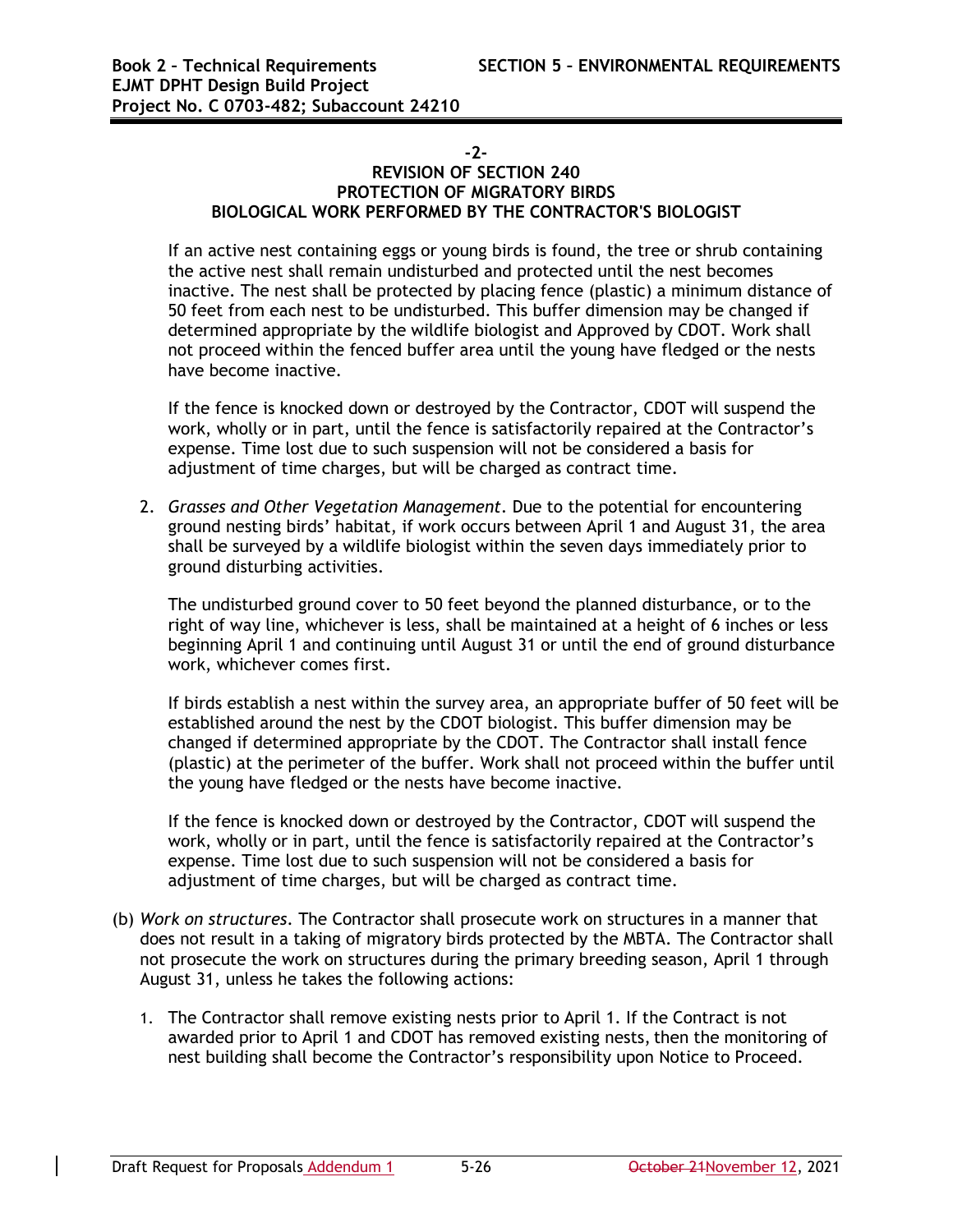#### **-3-**

#### **REVISION OF SECTION 240 PROTECTION OF MIGRATORY BIRDS BIOLOGICAL WORK PERFORMED BY THE CONTRACTOR'S BIOLOGIST**

- 2. During the time that birds are trying to build or occupy their nests, between April 1 and August 31, the Contractor shall monitor the structures at least once every three days for any nesting activity.
- 3. If birds have started to build any nests, they shall be removed before the nest is completed. Water shall not be used to remove the nests if nests are located within 50 feet of any surface waters.
- 4. Installation of netting may be used to prevent nest building. The netting shall be monitored and repaired or replaced as needed. Netting shall consist of a mesh with openings that are  $\frac{3}{4}$  inch by  $\frac{3}{4}$  inch or less.

If an active nest become established, i.e., there are eggs or young in the nest, all work that could result in abandonment or destruction of the nest shall be avoided until the young have fledged or the nest is unoccupied as determined by the wildlife biologist and Approved by CDOT. The Contractor shall prevent construction activity from displacing birds after they have laid their eggs and before the young have fledged.

If the Project continues into the following spring, this cycle shall be repeated. When work on the structure is complete, the Contractor shall remove and properly dispose of netting used on the structure.

- (c) *Taking of a Migratory Bird.* The taking of a migratory bird shall be reported to CDOT. The Contractor shall be responsible for all penalties levied by the U. S. Fish and Wildlife Service (USFWS) for the taking of a migratory bird.
- (d) CDOT Form 730, *Permission to Enter Property*, must be obtained to facilitate the wildlife biologist's ground surveys within adjacent property within 50feet of work limits, where Region Environmental Personnel have determined ground nesting bird habitat may be present. If Permission to Enter Property is denied by a property owner, the denial shall be recorded and placed in the Project file to document that due diligence was pursued.